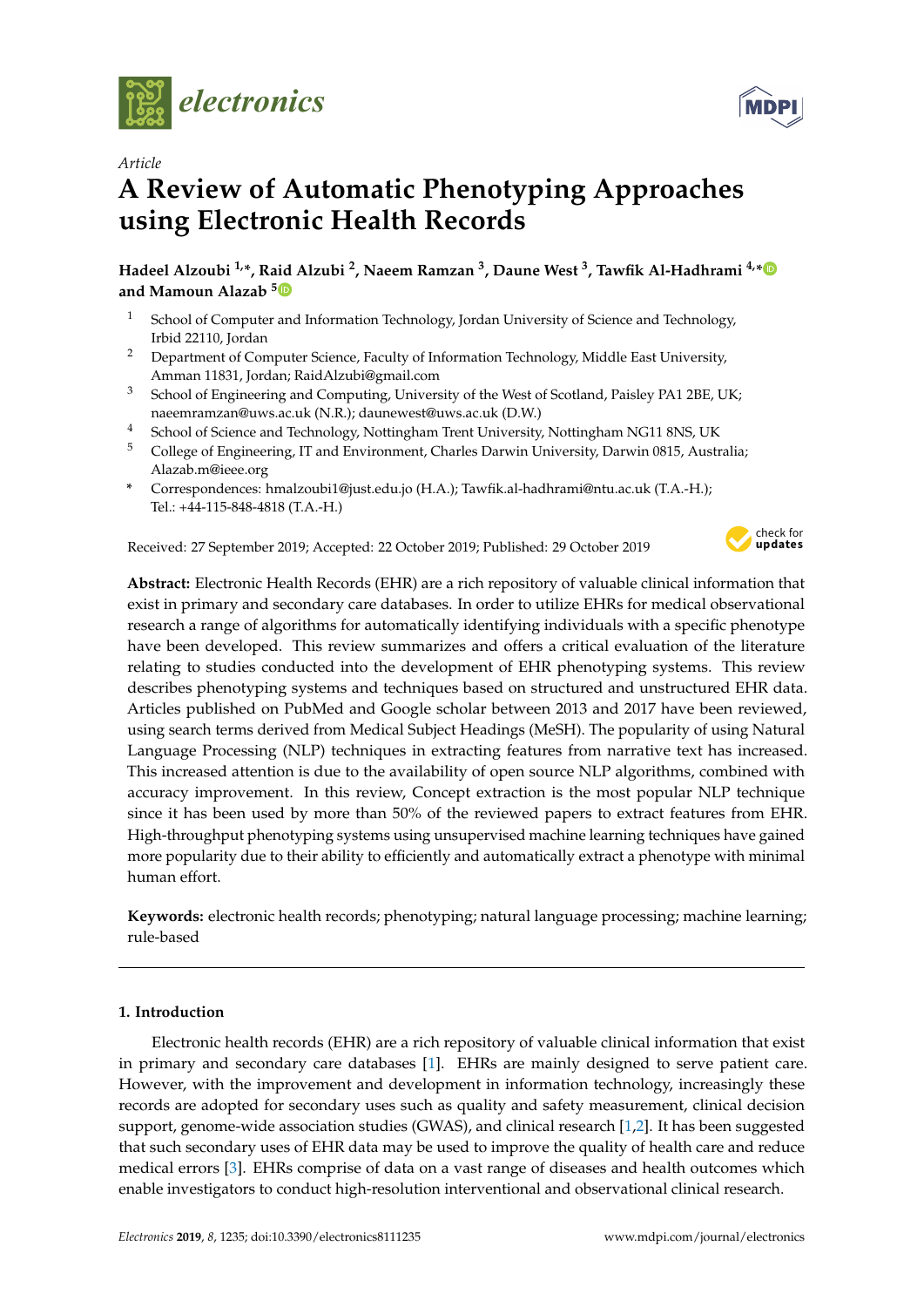EHRs contain various types of data that can be categorized into structured and unstructured format. Structured data, such as diagnoses, medication and laboratory results, record patient information using codes and controlled vocabulary. On the other hand, unstructured data, such as radiology reports, pathology reports, discharge summaries and progress notes, are available as narrative text.

In order to leverage EHRs for secondary uses, a range of processes need to be applied on EHR data to transform them into meaningful variables. Phenotyping is one of the most significant processes required to prepare EHR data for research investigations. In this context, phenotyping means identifying a group of patients (cohort) who share a common diagnosis or specific chosen characteristics [\[4\]](#page-15-3). Many automatic EHR-based phenotype algorithms were developed retrospectively using rule-based or machine learning techniques [\[5\]](#page-16-0). In order to decide if an individual fulfills the phenotype description, an algorithm using features from the EHR needs to be employed [\[4\]](#page-15-3). Some phenotype algorithms extract features only from the structured data. However, using these data alone is not always sufficient in developing an accurate phenotyping system. For example, diseases in the field of clinical allergy and immunology lack accurate disease-specific coding which leads to low levels of accuracy [\[6\]](#page-16-1). On the other hand, there is an increasing number of phenotyping approaches adopting Natural Language Processing (NLP) algorithms that can extract features from narrative text. These algorithms depend on repeating consecutive steps and finding unobserved relationships within EHR data. Combined features that have been extracted from codified fields and narrative text may increase the sensitivity of the targeted phenotype and improve the overall accuracy of phenotyping systems.

In order to identify the recent articles about developing phenotyping systems from EHR, we followed the NIH Health Care Systems Research Collaboratory [\[7\]](#page-16-2) and previously published work guidelines [\[5\]](#page-16-0). Searches were conducted for articles published between 2013 and 2017 on PubMed and Google scholar, using search terms derived from Medical Subject Headings (MeSH): "phenotype" OR "phenotyping" OR "phenomic" AND "EHR" (OR alternate terms). We included works (including conference proceedings) published in English that met all of the following criteria: 1) Characterizing patients or cohorts with a specific disease or clinical condition, 2) Utilizing EHR data or any clinical reports, 3) Developing or evaluating automatic phenotyping systems. We excluded works that used only manual methods or were not concerned with identifying patient cohorts.

After conducting a comprehensive search, we found that the latest review in the field was in 2014 [\[5\]](#page-16-0). In that paper, the authors reviewed studies published between 2010 and 2012 and they focused on the tools and techniques used to build phenotyping systems. Research works since 2013 started focusing more on adopting standardized terminologies in concept extraction and on developing phenotyping systems using unsupervised machine learning and deep learning methods. Another recent closely related study that covers case detection was conducted in 2016 [\[8\]](#page-16-3). In that work, Ford et al. present a systematic summary of approaches that used information extraction techniques to improve case-detection. Other works were dedicated to review and evaluate available software tools for authoring EHR-driven phenotyping algorithms [\[9\]](#page-16-4). However, the aim of this review is to: 1) provide a summary of the studies that focus on developing or evaluating informatics phenotyping systems based on EHRs, 2) cover the most recent and up-to-date published research papers since 2013, 3) examine the benefits of using many sources of EHR data for developing a phenotyping system, and 4) explore the potential opportunities for future research.

EHRs can support and accelerate observational and interventional clinical research by developing a precise and rapid phenotype definition mechanism [\[10\]](#page-16-5). Generally, phenotyping systems follow a sequence of steps in order to identify individuals with a specific disease. Different techniques can be applied in each step based on the dataset structure of the given institution. To help in the structuring and evaluation of the relevant literature, we illustrate the typical structure of a phenotyping system model in Figure [1.](#page-2-0)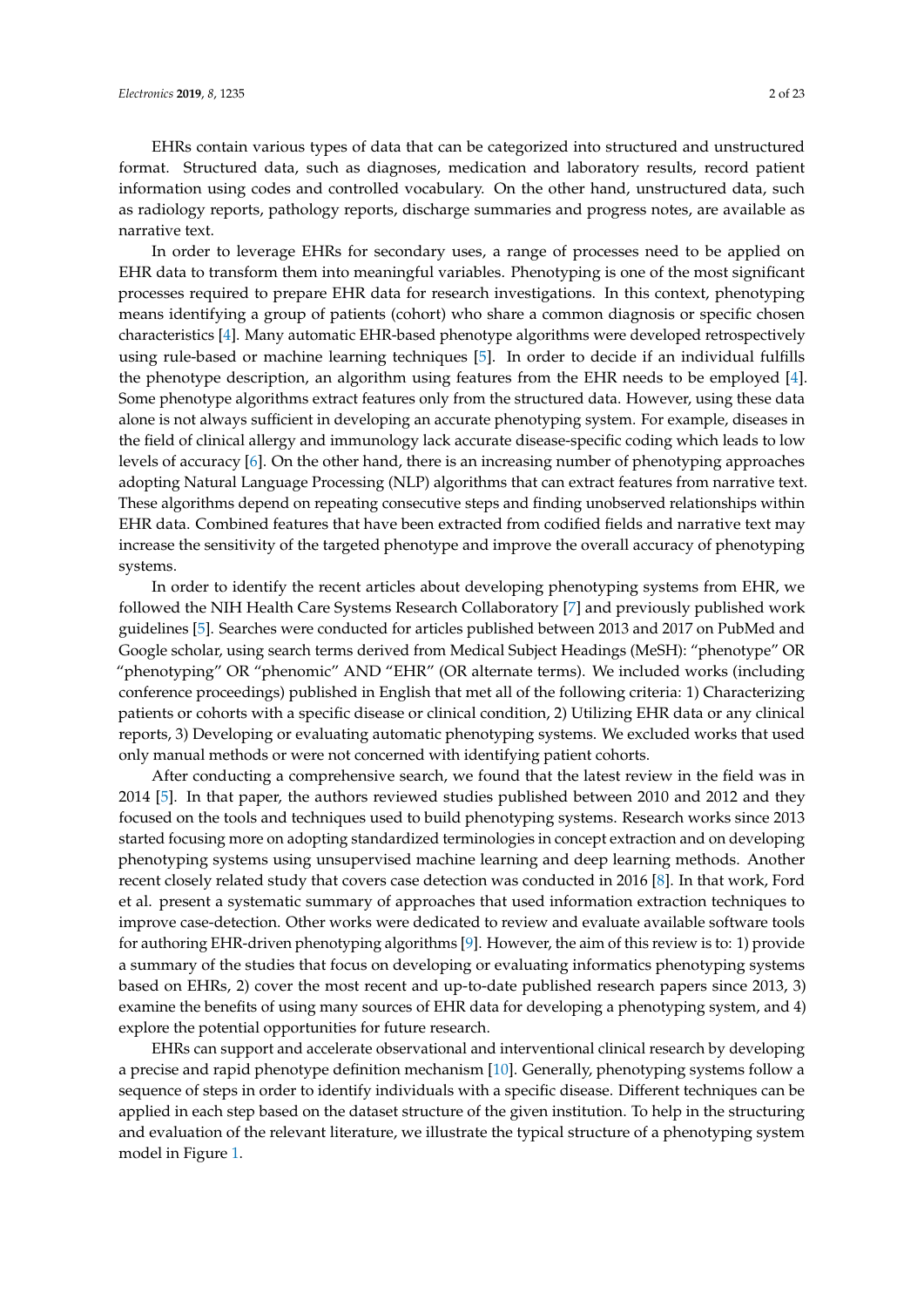<span id="page-2-0"></span>

**Figure 1.** General model of automatic phenotyping algorithms.

The proposed general phenotyping system starts with identifying an EHRs warehouse, as discussed in Section [2.](#page-2-1) Then, pre-processing is performed in order to identify a "data mart", as discussed in Section [3.](#page-3-0) Pre-processing is followed by feature extraction where the discriminative features from structured and unstructured fields are extracted, as described in Section [4.](#page-3-1) The extracted features are injected into a classification system as a third step. Classification methods adopt machine learning techniques or rule-based systems to ascertain individuals with a particular condition (disease), as discussed in Section [5.](#page-8-0) Finally, the resulting classes are commonly validated against a gold standard and evaluated using different criteria such as sensitivity and positive predictive value, as described in Section [6.](#page-14-0) Finally, our conclusion is drawn in Section [7.](#page-15-4)

## <span id="page-2-1"></span>**2. EHR Warehouse**

An EHR Warehouse shares data from different health care systems, academic medical centers, and other health-related sources. These warehouses allow research to be embedded within routine care delivery. Since EHRs are mainly designed to serve patient care, the available information does not translate directly to appropriate support for clinical investigators. However, developments in information technology facilitate the use of these records for secondary purposes.

An EHR contains different data types which can be found in a structured or unstructured format. Structured data are easy to analyse and summarize, facilitating storage and enabling sharing of data. However, clinicians find structured data insufficient to describe the patient case precisely [\[11\]](#page-16-6). In contrast, narrative text gives physicians the flexibility to write much richer details, observations and concepts about patients' health [\[11,](#page-16-6)[12\]](#page-16-7). However, there are many challenges to extracting the buried information from these clinical texts and making it computable and accessible for improving healthcare. Extracting this valuable information from EHR is time-consuming, expensive and labour intensive when it is undertaken manually [\[13\]](#page-16-8).

Phenotyping systems developed using multiple data sources including both structured and unstructured data have been shown to outperform systems using a single data source [\[14–](#page-16-9)[18\]](#page-16-10). Out of the reviewed studies, more than 83% used multiple data sources. We noticed that diagnosis codes, laboratory testing, and medications were still commonly used together. A few studies in the literature have used a single data source which is narrative text. More than 36% have used diagnosis codes along with clinical notes, while 26% have used medication codes in addition to diagnosis codes and clinical notes.

In the context of developing phenotyping algorithms, many impediments are encountered when using EHRs:

- 1. EHRs contain highly sensitive personal medical data and are subject to strong protection regulations [\[19,](#page-16-11)[20\]](#page-16-12) which make access to this data difficult.
- 2. A large number of clinical studies have developed phenotyping algorithms for specific institutions and it is difficult to generalize these algorithms across other institutions.
- 3. Building an EHR-based phenotyping algorithm requires participation from clinical experts to review subsets within a patient's record to label it as a case (healthy) or a control (affected) and to validate the algorithm output; these efforts take a considerable amount of time [\[21\]](#page-16-13).
- 4. EHRs contain noisy data due to missing or incomplete information. Moreover, temporal information may be conflicting or incompatible [\[22\]](#page-16-14).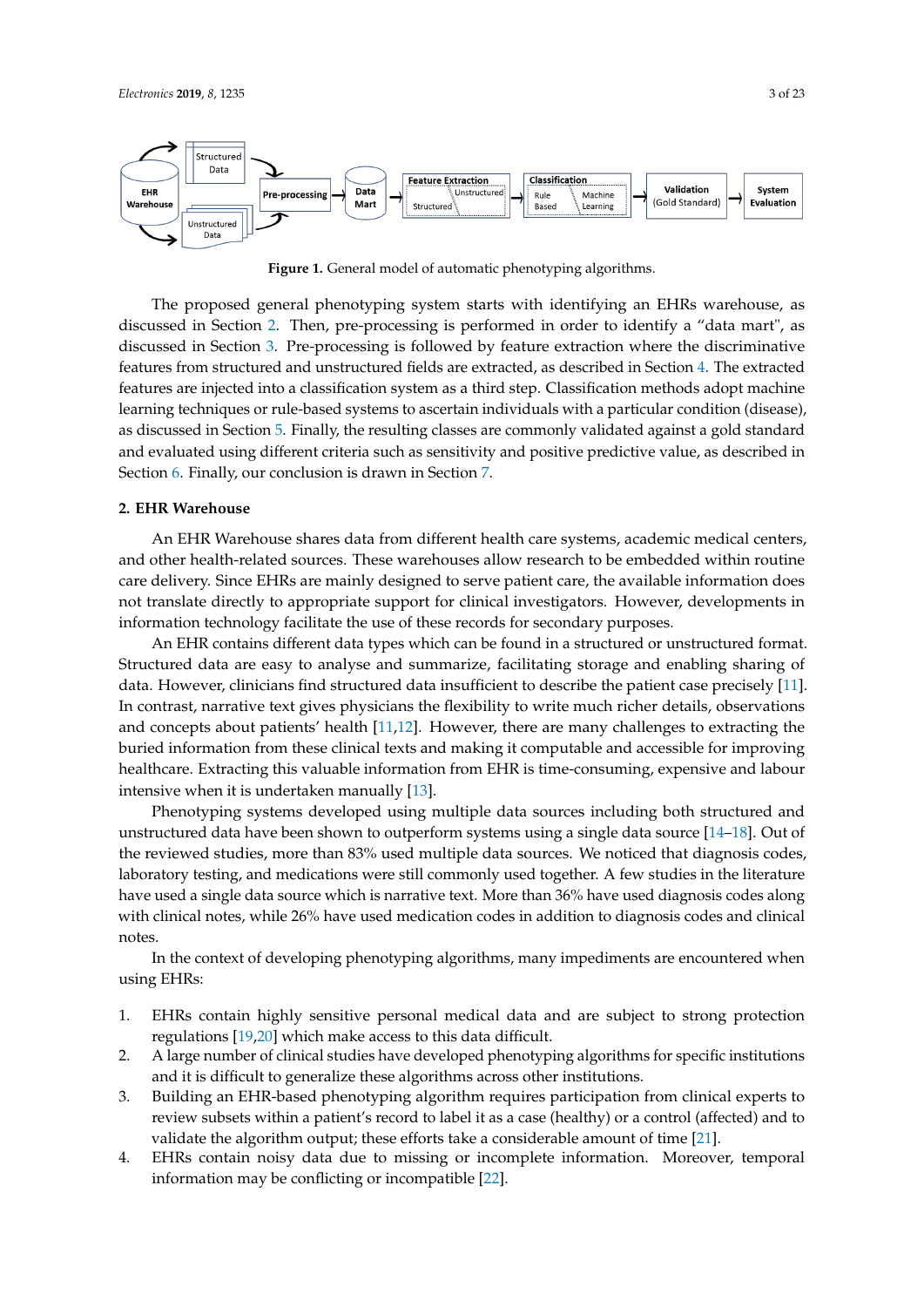5. EHR data are highly relational and multi-modal. The information in EHRs is stored in a complex relational structure, and the information of a single record is spread across multiple tables. Restructuring an EHR database to a more simple structure by performing flattening techniques, such as a "join" operation, may result to loss of information [\[23\]](#page-17-0).

Some institutions collaborate to build a large EHR warehouses that enable researchers to conduct standardized studies. These studies can support large-scale clinical trials across various health systems while ensuring reproducibility and reliability. For instance, Electronic Medical Records and Genomics (eMERGE) Network [\[24\]](#page-17-1), Strategic Health IT Advanced Research Project (SHARP) [\[25\]](#page-17-2), and the National Patient-Centered Clinical Research Network (PCORnet) [\[26\]](#page-17-3) are examples of collaboration aimed at enhancing research using EHRs across multiple institutions. The Phenotype Knowledge Base (PheKB) [\[27\]](#page-17-4) is a project started in 2012 by the eMERGE Network, to support sharing and developing phenotyping algorithms for research purposes. Ten studies on the reviewed systems obtained data from the Partners Healthcare Research Patient, five studies from Vanderbilt University and five studies from the Veteran Health Administration. The remaining studies received data from other EHR resources.

## <span id="page-3-0"></span>**3. Pre-Processing**

The first step in developing a phenotyping system is to identify a group of instances that have any probability of being connected to a specific disease. The selected subset records are called a "data mart" which form the database of the phenotyping system. Usually a data mart is identified by including patients with at least one diagnostic code for a targeted disease [\[28](#page-17-5)[,29\]](#page-17-6). Alternatively, a data mart may include patients who have the disease keyword mentioned in their record [\[16,](#page-16-15)[30\]](#page-17-7) while other studies use a dataset that has been extracted by a previous phenotyping system as a data mart [\[14,](#page-16-9)[31–](#page-17-8)[34\]](#page-17-9). Extra rules may apply on the selected records, for example, a certain age range [\[18](#page-16-10)[,35\]](#page-17-10) or the period of time over which the patient attended the clinic [\[36\]](#page-17-11).

Developing a phenotyping system in most cases requires labelled datasets. Labelling patients' records as a 'case ' or 'control' is usually conducted manually by domain experts. While the labelling method is expensive and time-consuming, it is usually conducted over a subset of the data mart. The selected subset of the data mart needs to maintain generalizability and avoid selection biases. Out of the reviewed articles, 94% selected the subset randomly. The labelling method is undertaken again to create a gold standard which is used in the validation stage. Further discussion on this can be found in Section [6.](#page-14-0)

## <span id="page-3-1"></span>**4. Feature Extraction**

Feature extraction is one of the main steps in analysing clinical data and a primary key to success in any rule-based or machine learning phenotyping approach. Feature extraction can be defined as identifying a vector set that represents efficiently the content of information for a cohort while reducing the dimensionality space. Phenotyping systems extract discriminating features to distinguish individuals with a specific condition (disease). Feature extraction can be simple and straightforward, such as when using code frequency as a feature [\[37\]](#page-17-12). Additional features can be extracted by applying some rules on the structured data fields, such as abnormal laboratory lipid levels or the number of visits [\[38\]](#page-17-13). However, in case the previous techniques fail to increase the accuracy of the prediction systems, NLP is usually applied to extract more features from narrative text. A summary of feature extraction methods is presented at the end of this section.

## *4.1. Structured Feature Extraction*

Many EHR structured fields are stored in coded format. These fields vary across different institutions' datasets. 'Diagnoses', 'medication', and 'procedure' fields are the most common types of data represented in code. To represent diagnoses, the International Classification of Diseases Ninth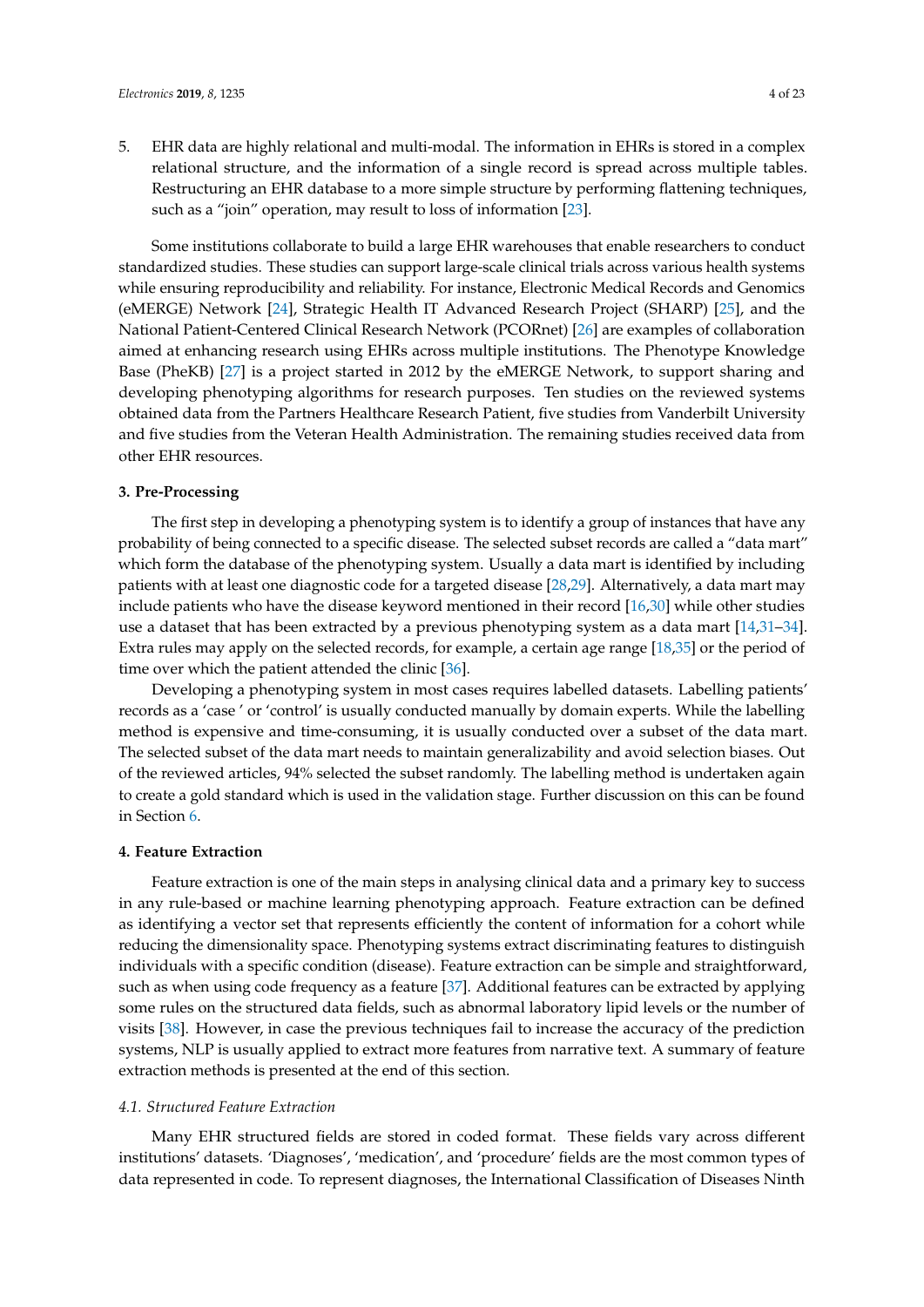Revision (ICD-9) is usually used. In representing procedures, the Current Procedural Terminology (CPT) is mainly used while RxNorm is utilized to code medication. Feature extraction using coded data is available and easy to access and is usually conducted by selecting the code that most likely identifies a cohort with a particular disease. However, since coding in EHRs is usually for billing purposes, it is not always sufficient to support clinical research [\[39\]](#page-17-14).

The accuracy of code extraction within an EHR depends on whether the code reflects the physician' opinion and whether the physician was able to make a diagnosis correctly [\[40\]](#page-18-0). In both cases, often the code fields cannot be fully trusted [\[41\]](#page-18-1). Recently, extracting features from coded fields alone is rarely used, and some additional rules on other structured fields are needed. Additional features can be extracted by setting a logical constraint on the structured field data to derive informative features describing phenotype status. These features may take different datatypes such as real numbers, true/false or enumerated categories. For example, the number of clinical visits [\[38\]](#page-17-13), the number of prescriptions [\[28\]](#page-17-5) and frequency of ICD-9 code [\[37\]](#page-17-12) can be counted and stored as real numbers. The existence of some values, such as medication code, prescription code and hospital admission, can be stored as Boolean values (0, 1) [\[33\]](#page-17-15). The enumerated categories data field can be divided into different subcategories such as (low, median, and high) for laboratory results, (normal, and abnormal) for blood pressure, or classify patients into certain groups based on age [\[42\]](#page-18-2). However, in some cases, using structured data alone results in poor predictability in capturing disease cases, making it necessary to look for more features in unstructured fields.

## *4.2. Unstructured Feature Extraction*

While structured data are available and easy to access, there are limitations in using these data to describe patients' phenotypes. Not all diagnoses and symptoms are coded and, therefore, they may offer a weak clue to the patient's status. Unstructured, or free text EHRs, contain valuable information such as patient history and clinical opinion of this history. An analysis of these clinical notes could offer better information and description of the patient's status; however, the manual review of these notes for large-scale projects is costly and highly time-consuming [\[43\]](#page-18-3). To unlock and extract the hidden information from the narrative text efficiently and accurately, NLP techniques are usually applied. NLP is a field of computer-based methods allowing computers to understand and process human (natural) language [\[44\]](#page-18-4). The ability to extract critical components from these data and convert them into a structured format could provide great value for clinical research [\[45\]](#page-18-5). Narrative text has been utilized to supplement structured data in recognizing particular phenotypes of patients [\[8](#page-16-3)[,46\]](#page-18-6).

Recent developments in NLP techniques have shown an increasing promise in recognizing and extracting meaningful pieces of information from clinical narrative text [\[47\]](#page-18-7). NLP techniques automate the processes required to access the large amount of embedded information in EHRs and consolidate the processes into a coherent structure [\[48\]](#page-18-8). From an Information Extraction (IE) perspective, it is essential to pre-process the clinical text by some NLP techniques, such as tokenization, sentence detection, word sense disambiguation, part of speech tagging (POS) and parsing. Higher-level NLP techniques, such as negation, temporality, and entity relations, are crucial for the precise interpretation of the extracted information [\[13\]](#page-16-8). Adoption of the previously mentioned techniques varies between reviewed systems and some of these components can be or are omitted. For the task of EHR phenotyping, NLP is commonly applied in three different manners: bag of words, keywords search and concept extraction. Further details on these techniques are given in the following sections.

## 4.2.1. Bag of Words (BoW)

The Bag of Words model is a simplifying representation used in NLP and information retrieval. In this model the document is represented as a collection of its words, disregarding grammar and words order. In phenotyping systems, the frequency (count) of each word in a document is utilized in feature extraction for classification purposes. This model has been used in a number of studies e.g. [\[42,](#page-18-2)[49](#page-18-9)[–51\]](#page-18-10) to extract features from EHR documents.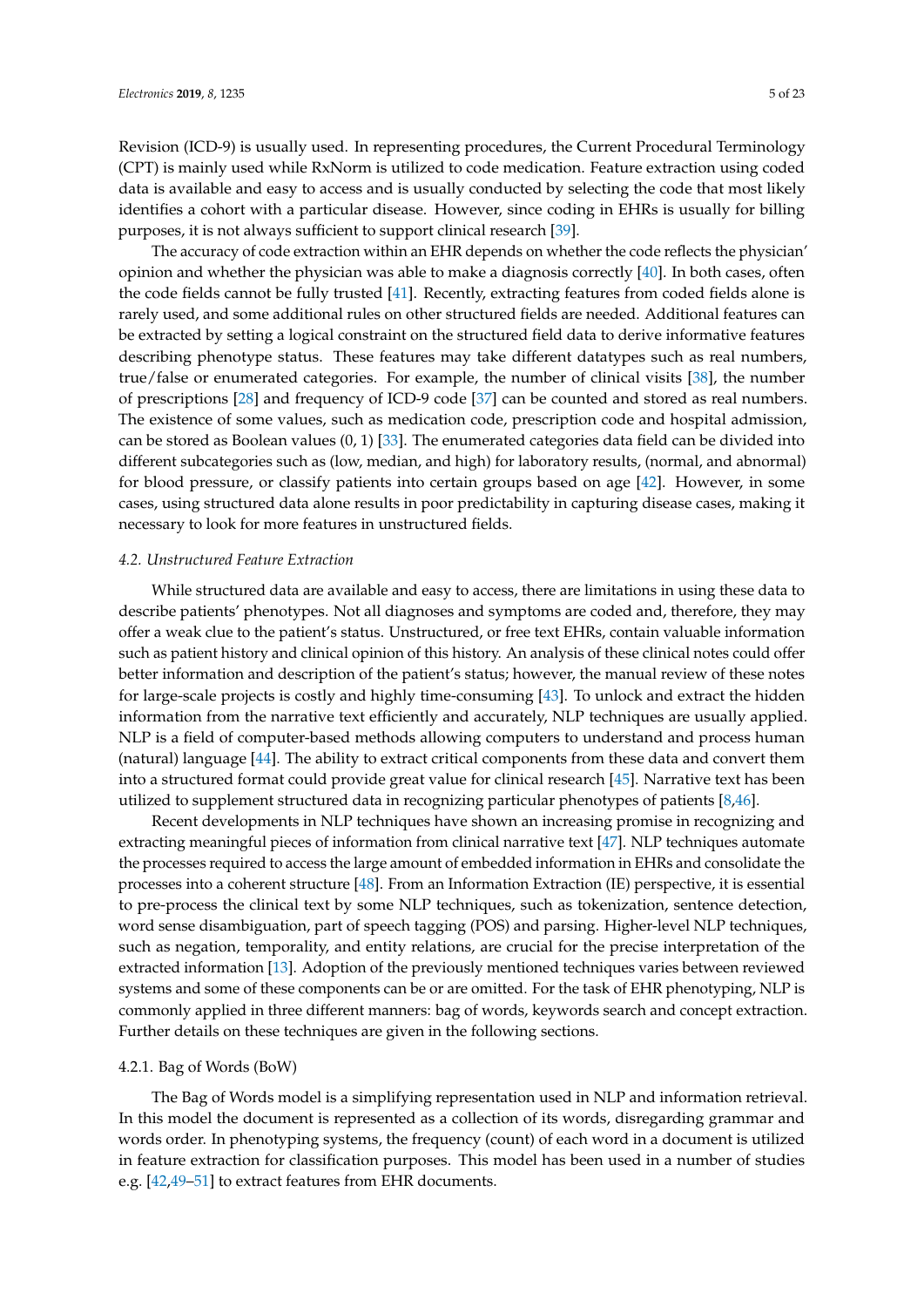In the BoW model the free text is usually converted to lower case and tokenized into individual words (unigrams). These individual words are treated as features for use within a classification model. Afzal et al. [\[30\]](#page-17-7) used BoW to represent features when classifying asthma patients. They applied the assertion filter initially, where any words after negations (e.g., 'not', 'no') or speculation (e.g., 'might', 'probable') keywords were discarded. Then, all remaining individual words in the patient's record were treated as features. The same model has been adopted in Afzal et al. [\[50\]](#page-18-11), with an extra stop words removal step. In Wright et al. [\[49\]](#page-18-9), the frequency of words are treated as feature vectors for use within a classification model. They built a dictionary of frequently occurring words and the number of times each unique word was used was counted. Any words that occurred more than a threshold number of times was included as a feature in their model. An equal weighting was given for all the words that exceed the threshold. In order to classify patients' records, feature vectors were constructed by using a value of 1 if a lexicon word was present, or 0 if it was not.

A simple improvement on using unigrams was presented in [\[42\]](#page-18-2) by splitting text to bigrams. This study ignored very high frequency unigrams and bigrams to decrease the number of features. A comparison between unigram, bigram and drug name techniques have been conducted in [\[52\]](#page-18-12) with the best accuracy being achieved by a combination of them all. However, the BoW model produces a very high number of features which increases classification complexity and decreases the predictive accuracy of the classifier, and which makes performing feature selection, after applying the BoW model, mandatory.

Out of the reviewed papers, it is clearly stated that the BoW model is easy to understand and implement. Moreover, the proposed methods offer high flexibility for customization on a specific dataset. However, the BoW technique produces a huge vector space that severely impacts the sparsity of the document representations [\[52\]](#page-18-12). Additionally, the BoW technique ignores the order of words, which highly affects the context since meaning and context can improve the sensitivity of the extraction model [\[50\]](#page-18-11).

## 4.2.2. Keywords Search

Some studies identified specific keywords for a given disease to detect phenotyping status [\[5](#page-16-0)[,29\]](#page-17-6). Such keyword identification was usually conducted through clinical knowledge or medical domain experts. It is essential to conduct a wide enough search to generate a set of keywords that represent the phenotype of interest. However, using an insufficient keywords set in a searching process could lead to some relevant records being ignored. Generating an inclusive set of keywords that enable a search process to detect all relevant documents, but specific enough to avoid including irrelevant documents, is a challenging process. The keyword search method is especially effective when the word of interest is rare and unique and is not frequently used in a negation form [\[53\]](#page-18-13).

A lexicon is a group of user-defined keywords assembled in a dictionary. The lexicon can be built based on manual review by relevant field experts or by inspecting domain knowledge. However, developing task-specific dictionaries created by relevant field experts is very time-consuming. Building a lexicon manually by an expert has been widely described in the literature [\[6](#page-16-1)[,54\]](#page-18-14). Castro et al. [\[55\]](#page-18-15) validated the use of EHRs for diagnosing bipolar disorder and identifying control individuals. They used the Health Information Text Extraction (HITEx) tool [\[56\]](#page-18-16) to extract related concepts from narrative notes. The concepts were identified by clinicians as either consistent or inconsistent with a diagnosis of bipolar disorder. Bellows et al. [\[29\]](#page-17-6) identified patients with binge eating disorder (BED), using a list of keywords created by clinicians and health information management professionals. ConText [\[57\]](#page-18-17) was used to detect if BED terms are negated or given to someone other than the patient. Ludvigsson et al. [\[58\]](#page-18-18) developed an EMR-based algorithm to detect patients at high risk of Celiac Disease (CD) and in need of CD screening. Their algorithm used keyword search methods to extract exactly matched concepts from clinical notes according to the clinical experience of medical practitioners. The developed system showed that a keyword search based method has higher sensitivity than an algorithm based on ICD-9 codes to ascertain high-risk CD patients.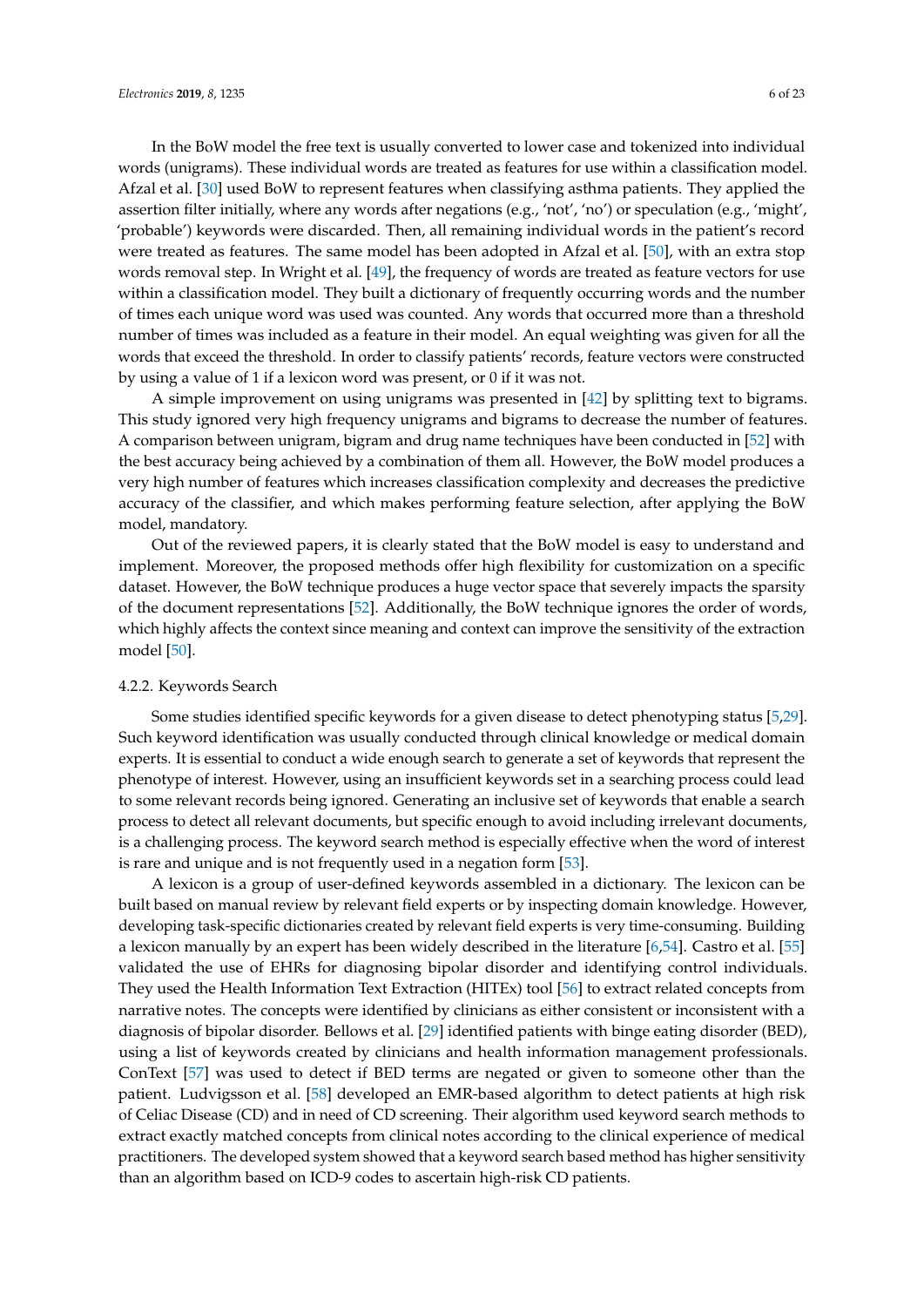Abhyankar et al. [\[16\]](#page-16-15) adopted a similar strategy to the one described above, with the additional step of expanding the keyword list by using synonyms obtained from exploring domain knowledge. Gundlapalli et al. [\[59\]](#page-19-0) obtained the keywords from catheter-associated urinary tract infection (CAUTI) related published work, and a list of terms relevant to CAUTI from Centers for Disease Control and Prevention. The resulting list has been expanded using words from domain experts. In the case of Hanauer et al. [\[60\]](#page-19-1), the authors extract the keywords from the list of terms that come with the ICD-9 code.

The keyword list is efficient when it contains unique and rare words [\[53\]](#page-18-13). However, generating the keyword list is very costly, time consuming and tedious task when it is created by field experts. Moreover, misspelled words and ungrammatical sentences in the medical text can significantly decrease the performance of extraction model [\[5\]](#page-16-0). In order to circumvent these limitations, automatic keyword extraction become demanding particularly with appearance of huge medical data [\[61\]](#page-19-2)

## 4.2.3. Concept Extraction

Information extraction is a common task in NLP and it is often used to extract associated concepts and organize data from clinical documents. Concept extraction is a significant primary step in extracting meaningful terms and mapping them to standardized coding systems for clinical terminologies such as Systematized Nomenclature of Medicine - Clinical Terms (SNOMED-CT) [\[62\]](#page-19-3), RxNorm, and Unified Medical Language System (UMLS) [\[63\]](#page-19-4). Concept extraction automatically identifies and assigns values to terms in the free text which represent concepts such as (disease, symptoms, procedures, or medications). Concept extraction is usually followed by determining negation and uncertainty, understanding temporal relations, and deducing family or social history information. A summary of all studies that used this method to extract unstructured features is presented at the end of this section in Table [1](#page-7-0) and further details are discussed below. A large number of tools and frameworks are currently available for clinical information extraction purposes, such as clinical Text Analysis Knowledge Extraction System (cTAKES) [\[64\]](#page-19-5), MetaMap [\[65\]](#page-19-6), Medical Language Extraction and Encoding (MedLEE) [\[66\]](#page-19-7) and KonwledgeMap Concept Identifier (KMCI) [\[67\]](#page-19-8). Most frameworks employ a cumulative process pipeline, by moving from basic tasks, like tokenizing words or paragraphs, into higher-level tasks that may depend on the outputs of upstream processes. The cTAKES system, which was developed by the Mayo Clinic, is one of the most popular NLP systems in the literature. This system parses the clinical free text in order to identify the types of relevant clinical concepts in addition to qualifying elements such as (negated or non-negated, current or history). The concept code is provided by mapping each class to a specific terminology domain, which is responsible for handling language variations.

Most previous studies use the cTAKES software to extract the informative concepts from the narrative text. An extended module of the cTAKES system, the "Document Time Relation" has been described in [\[68\]](#page-19-9). This extended module can capture the temporal relation between medical events and document creation time. The extracted features from this module were added to the concept unique identifier (CUI)-coded from a customized dictionary, temporal signals, drug attributes, and section parsing. These features were then used to identify patients with methotrexate-related liver toxicity among a rheumatoid arthritis cohort. Xia et al. [\[28\]](#page-17-5) built a customized dictionary to identify multiple sclerosis patients based on clinician experiences. They used the cTAKES system to annotate the clinical notes and extract narrative variables such as symptoms, signs, and medications. They utilized these variables to refine the dictionary. The final list of terms was mapped to SNOMED-CT and RxNorm. That work determined the features by the sum of positive and negative mentions of narrative variables per patient. Ananthakrishnan et al. [\[15\]](#page-16-16) used a combination of codified data and clinical notes to identify patients with inflammatory bowel disease (IBD). The codified data were: a) the total number of ICD-9 codes for Crohn' disease and ulcerative colitis, and b) the related medication code of the given diseases. Furthermore, the cTAKES tool was used to extract IBD-related concepts from narrative text notes. The extracted concepts were defined by experts and assigned with SNOMED-CT terminologies.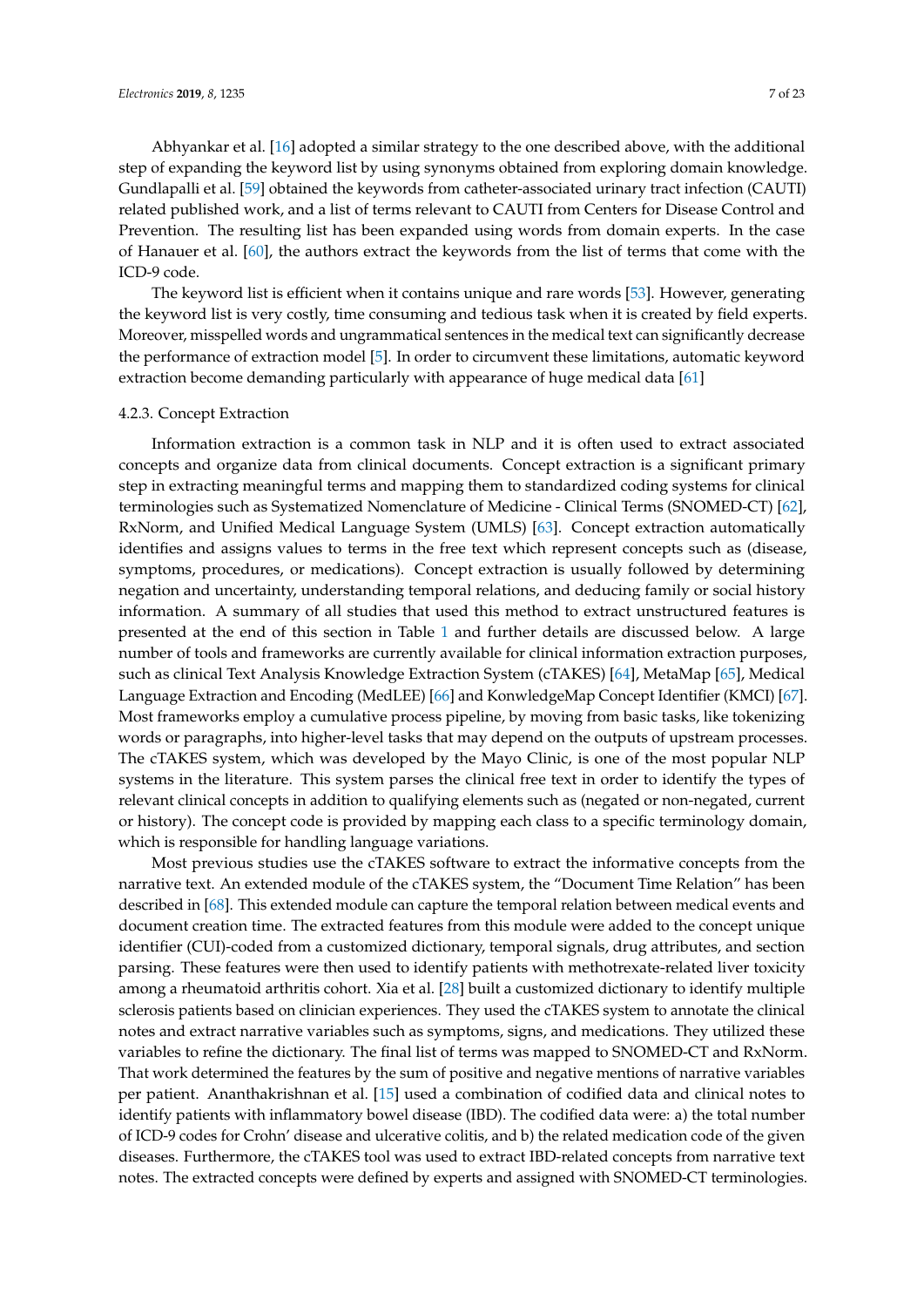They deduced that incorporating narrative concepts from EHRs in the developed system allows the identification of more patients than using codified data alone.

<span id="page-7-0"></span>

| <b>Disease</b>                                                                                        | Software                | Terminology                                                           | <b>Extracted Features</b>                                                                                                                                        | Ref    |  |
|-------------------------------------------------------------------------------------------------------|-------------------------|-----------------------------------------------------------------------|------------------------------------------------------------------------------------------------------------------------------------------------------------------|--------|--|
| Autism<br>Spectrum<br>Disorder                                                                        | <b>cTAKES</b>           | UMLS (SNOMED-CT<br>and RxNORM) and<br>manual project-specific<br>code | A vector of concept unique identifiers (CUIs)                                                                                                                    | [69]   |  |
| Hypertensive                                                                                          | <b>KMCI</b>             | UMLS (SNOMED-CT)                                                      | Count the appearance of the concept in the note                                                                                                                  | [70]   |  |
| Inflammatory<br>Bowel                                                                                 | <b>cTAKES</b>           | <b>UMLS</b>                                                           | Customized list of narrative concepts                                                                                                                            | [71]   |  |
| Rheumatoid<br>Arthritis                                                                               | <b>NILE</b>             | <b>UMLS</b>                                                           | Count the appearance of the concept in the note                                                                                                                  | $[37]$ |  |
| Influenza                                                                                             | Topaz,<br>MedLEE        | <b>UMLS</b>                                                           | Assign a single value of 'present', 'absent', or 'missing'<br>(not mentioned) to each influenza-related findings                                                 | $[72]$ |  |
| Rheumatoid<br>Arthritis                                                                               | <b>cTAKES</b>           | (SNOMED-CT<br><b>UMLS</b><br>and RxNORM)                              | A vector of frequency of concept unique identifiers (CUIs)                                                                                                       | [68]   |  |
| Lymphoma                                                                                              |                         | <b>UMLS</b>                                                           | Relations among a flexible number of medical concepts<br>sentence subgraph features                                                                              | [73]   |  |
| Crohn's Disease<br>and Ulcerative<br>Colitis                                                          | <b>cTAKES</b>           | SNOMED-CT<br>and<br><b>RxNORM</b>                                     | The number of times the terms were mentioned in the<br>narrative notes and the number of times the terms were<br>mentioned in the clinical text for each subject | $[15]$ |  |
| Venous<br>Thromboembolism                                                                             | <b>KMCI</b>             | <b>UMLS</b>                                                           | Sentence contains concepts                                                                                                                                       | [74]   |  |
| Multiple<br>Sclerosis                                                                                 | <b>cTAKES</b>           | SNOMED-CT<br>and<br><b>RxNORM</b>                                     | The sum of positive and negative mentioned concepts per<br>patient.                                                                                              | [28]   |  |
| Rheumatoid<br>Arthritis                                                                               | cTAKES                  | <b>UMLS</b>                                                           | A vector of concept unique identifiers                                                                                                                           | [51]   |  |
| facial<br>Blunt<br>trauma victims                                                                     | MedLEE                  | <b>UMLS</b>                                                           | Certainty and temporal status modifiers                                                                                                                          | $[75]$ |  |
| Peripheral<br><b>Arterial Disease</b>                                                                 | MedTaggerMedLex         |                                                                       | Count the appearance of the concept in the note                                                                                                                  | [31]   |  |
| Crohn's Disease,<br>Multiple<br>Sclerosis,<br>Rheumatoid<br>and<br>Arthritis<br>Ulcerative<br>Colitis | cTAKES,<br><b>HITex</b> | (SNOMED-CT<br><b>UMLS</b><br>and RxNORM)                              | Number of mentions of the concept                                                                                                                                | [76]   |  |
| Influenza                                                                                             | Topaz                   | <b>UMLS</b>                                                           | A vector of concept unique identifiers                                                                                                                           | $[77]$ |  |

**Table 1.** Summary of studies using concept extraction method.

Other NLP tools for concept extraction have been used in different studies. For example, Hinz et al. [\[74\]](#page-19-15) designed a NLP algorithm to capture acute and historical cases of venous thromboembolic disease (VTD) in de-identified EHRs. Initially, they identified the patients using the ICD-9 code while the problem list was used to identify the patients who do not have the ICD-9 code. Then, they employed NegEx [\[78\]](#page-19-19) to detect classical negation of clinical notes. After that, the KMCI system was utilized to derive a list of concepts from UMLS knowledge resources. Finally, a second round of negation detection was undertaken in order to increase the system overall accuracy. The authors concluded that the use of ICD-9 codes as a precursor for VTD identification is more effective than using NLP techniques alone. Another study was performed on prior diagnostic imaging for blunt facial trauma victims [\[75\]](#page-19-16). That study aimed to classify imaging reports of computed tomography from an emergency department. The MedLEE tool was used to extract medical terms and modifiers for certainty and temporal status from reports. This system showed some promising results in automating the outcome classification from free clinical data. Ye et al. [\[72\]](#page-19-13) compared the Topaz [\[79\]](#page-20-0) and MedLEE tools for identifying influenza-related findings, and they found that Topaz performed better than MedLEE in terms of accuracy. Yu et al. [\[37\]](#page-17-12) collected comprehensive medical concepts and grouped drugs concepts based on their relationship in the UMLS. They used the NILE tool [\[80\]](#page-20-1) to parse clinical notes and identify occurrences of the UMLS concepts. After that, heuristic rules were used to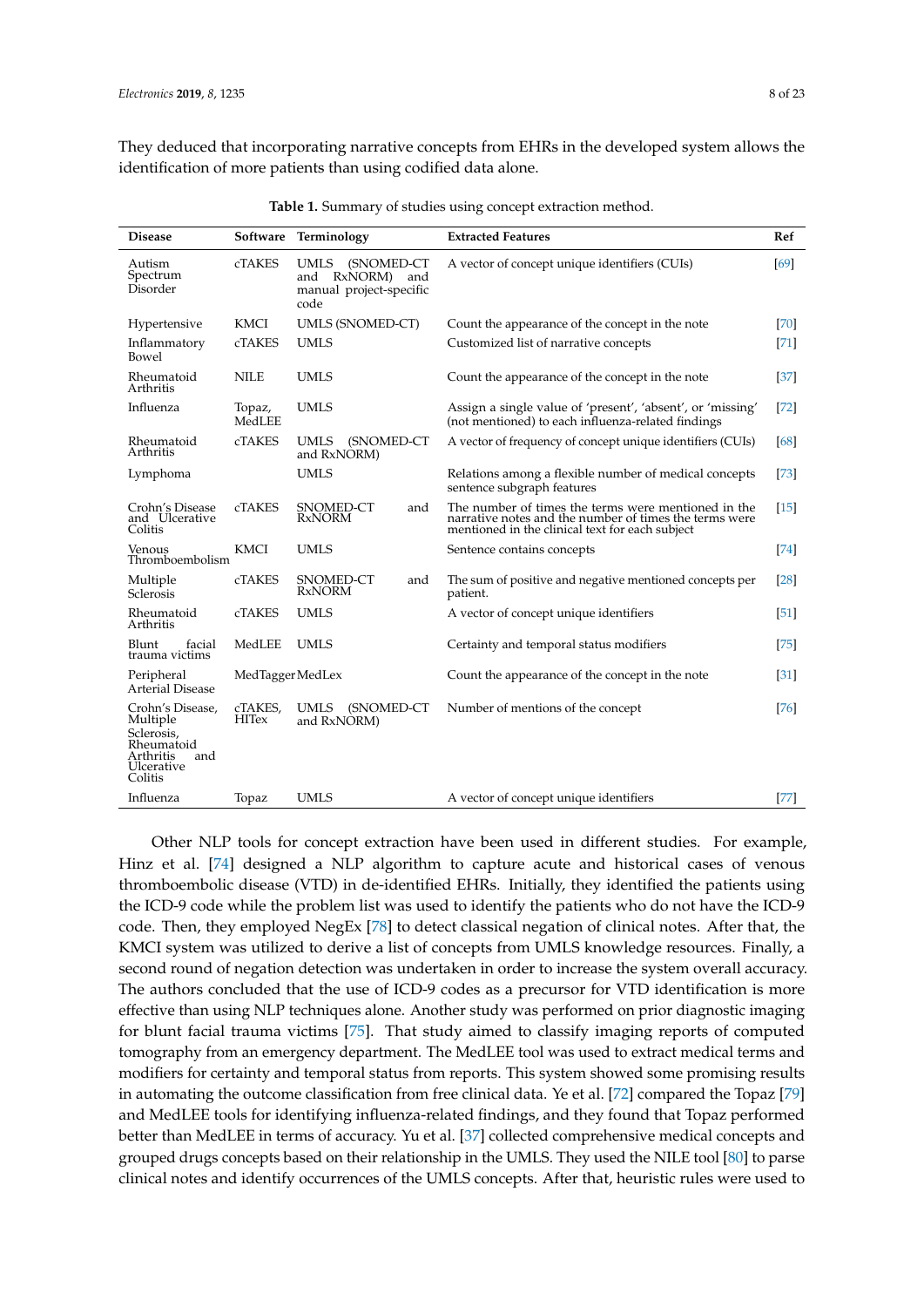remove uninformative or highly nonspecific concepts. Finally, the number of positive mentions for each concept, from all notes of each patient, were counted and used in model building. Afzal et al. [\[31\]](#page-17-8) ascertained peripheral arterial disease (PAD) status using NLP and rule-based methods. The authors utilized the MedTagger tool [\[81\]](#page-20-2) to process clinical text and annotate clinical concepts. They detected PAD named entities according to a PAD-specific dictionary. The developed dictionary was built by medical experts and then expanded to synonyms by MedLex [\[82\]](#page-20-3) to discover PAD related concepts. This approach was shown to attain high sensitivity and specificity in identifying PAD cases.

Luo et al. [\[73\]](#page-19-14) developed an automated interpretable lymphoma classification system, based on unsupervised extraction of relations among medical concepts. This work used narrative clinical sentences in pathology reports to create a sentence subgraph mining model for capturing relations between medical concepts and then generate features. Their phenotyping system used the UMLS metathesaurus to map token subsequences to concepts and, in turn, sentence graph nodes, aiming to ensure meaningful interpretations over the sentence graphs.

By assigning numbers to the clinical symptoms and conditions, the concept extraction technique provides standardization. This technique eliminates the confusion that may result from the use of regional terms. Moreover, the numerical representation of the terms facilitates the exchange of clinical information among different institutions. However, providing comprehensive terminology that includes all clinical terms still a challenging process [\[83\]](#page-20-4).

## 4.2.4. Feature Selection

The previously described methods for extracting features from unstructured fields could produce a vast amount of terms which generate a huge feature space. A small subset of features has a strong correlation among each other and with the class label. Therefore, various techniques for feature selection have been successfully applied to reduce the feature space [\[51,](#page-18-10)[84–](#page-20-5)[88\]](#page-20-6). It is worth mentioning that chi-square [\[89\]](#page-20-7) is the most popular feature selection method in the reviewed literature. Extracting features from both structured and unstructured data improves phenotype identification. Moreover, using NLP methods to extract features from narrative text has demonstrated success in the reviewed studies, with concept extraction being the most commonly NLP technique adopted, that has improved standardization in the field due to using standardized terminologies. However, the improvement in the NLP techniques such as co-reference resolution and assertion classification has not been invested adequately in the field of phenotyping systems. A summary of feature extraction methods is presented at the end of this section in Table [2.](#page-8-1)

<span id="page-8-1"></span>

| <b>Feature Extraction Method</b>           | Papers                           |  |  |  |  |
|--------------------------------------------|----------------------------------|--|--|--|--|
| Structured only                            | $[18,35,38,90-96]$               |  |  |  |  |
| BoW only                                   | [30.49]                          |  |  |  |  |
| Keyword search only                        | [29, 54, 97]                     |  |  |  |  |
| Concept extraction only                    | [31,59,69,72,73,75,98]           |  |  |  |  |
| Structured + BoW                           | [42, 50, 52, 99]                 |  |  |  |  |
| Structured + Keyword<br>search             | [6.16.17.32.55.58.60]            |  |  |  |  |
| Structured<br>Concept<br>$+$<br>extraction | [15,28,36,37,48,68,70,71,74,100] |  |  |  |  |

**Table 2.** Categorise of feature extraction techniques.

## <span id="page-8-0"></span>**5. Classification**

Classification is the process of identifying a group of patients who share a common diagnosis or specific chosen characteristics. This process is usually conducted via a rule-based or machine learning approach. In a rule-based system, a set of rules needs to be developed on the extracted features as a condition that should exist in order to identify patients' records. These rules are either set by a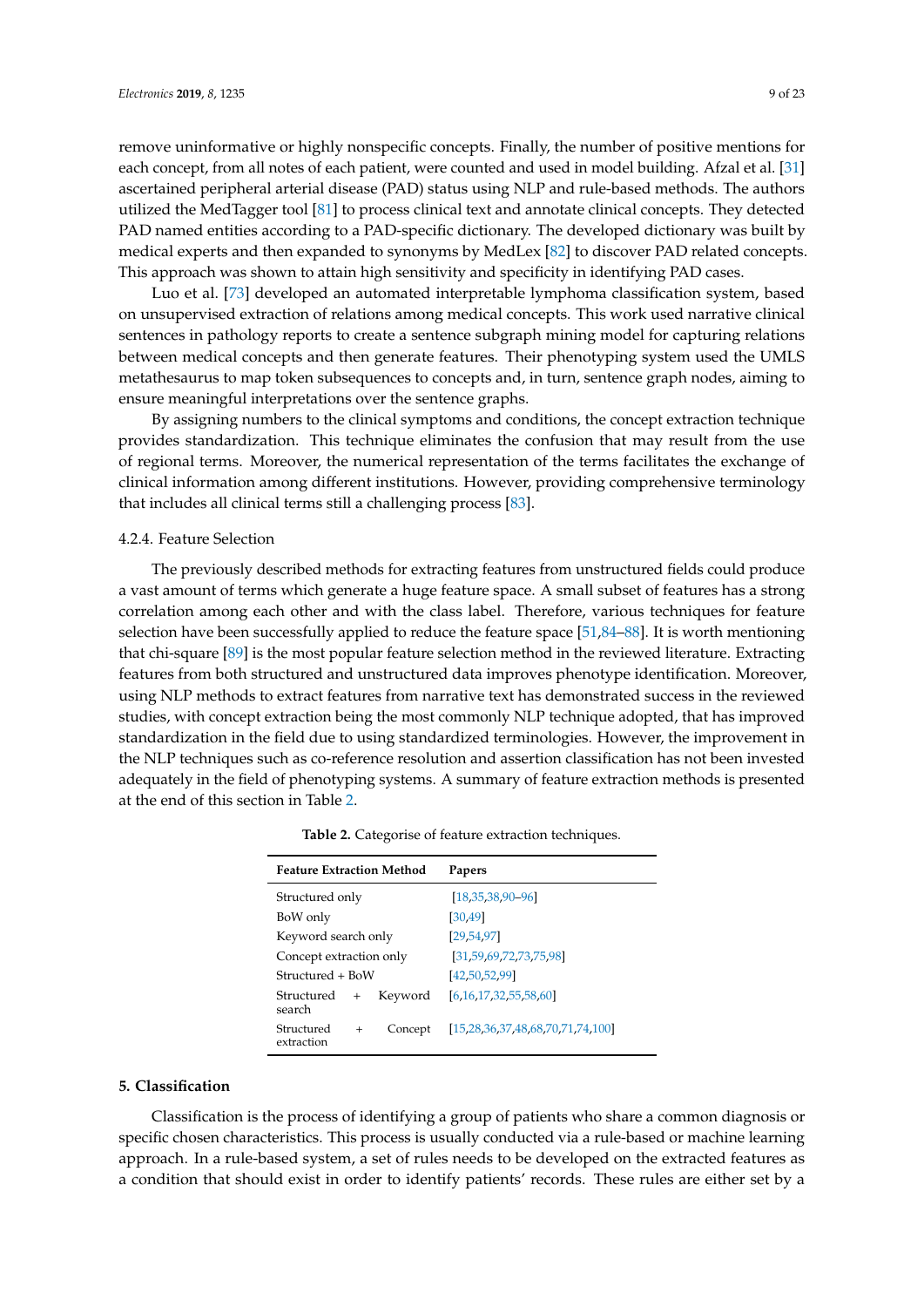group of experts in the given field or derived from an organization. By comparison, machine learning techniques aim to develop computer programs that are able to learn by themselves, detect patterns in data, and alter program actions according to new data. Hybrid systems that merge both approaches have been used in some studies [\[50](#page-18-11)[,93\]](#page-20-13).

# *5.1. Rule-Based*

In the phenotyping context, a rule-based system is a set of logical constraints and rules that can be applied to EHR data to derive the phenotype status of the patients. Rule-based approaches perform well when a task comprises a specific subdomain or a limited number of named entities [\[101\]](#page-21-1). Rule-based phenotyping algorithms range from matching a simple pattern to more complicated symbolic approaches. Rule-based systems may comprise multiple logical steps and merge diverse operations such as Boolean (AND, OR and NOT), Comparative (threshold a variable) and Aggregative functions (COUNT, FIRST) [\[99,](#page-20-12)[102,](#page-21-2)[103\]](#page-21-3). This technique has the advantage of being easy to construct, accurate when using small datasets, and reliable since it uses human-interpretable strategy. Moreover, it needs only a small number of charts/patients records to be reviewed for training/validating the process. However, developing this technique is time and effort consuming due to the requirement for clinical and informatics knowledge. In this review, we have focused on the way that the rules were generated to build rule-based phenotyping systems. A summary of systems that applied rule-based classification methods is presented in Table [3.](#page-9-0)

<span id="page-9-0"></span>

| Criteria                 | Year       | Phenotype                               | Se                           | Sp                           | F1                       | <b>PPV</b> | <b>NPV</b>                   | <b>AUC</b>               |
|--------------------------|------------|-----------------------------------------|------------------------------|------------------------------|--------------------------|------------|------------------------------|--------------------------|
|                          | 2017 [12]  | Systemic Lupus Erythematosus            | 40                           |                              | 0.56                     | 91         |                              | -                        |
|                          | 2016 [6]   | Aspirin-exacerbated Respiratory Disease |                              |                              |                          | 81         |                              | -                        |
|                          | 2016 [71]  | Non-Response to Treatment               |                              | $\overline{\phantom{0}}$     |                          | -          | $\overline{\phantom{0}}$     | 0.91                     |
|                          | 2016 [32]  | Diabetic Retinopathy                    | ÷                            | $\qquad \qquad -$            | -                        | 75         | 100                          | -                        |
|                          | 2016 [31]  | Peripheral Arterial Disease             | 96                           | 98                           |                          | 92         | 99                           |                          |
|                          | 2016 [59]  | <b>Indwelling Urinary Catheter</b>      | 72                           | $\qquad \qquad \blacksquare$ |                          | 98         | -                            |                          |
|                          | 2016 [98]  | Carotid Stenosis                        | 88                           | 84                           |                          | 70         | 95                           |                          |
|                          | 2015 [104] | Pancreatic Cyst                         | 99                           | 98                           |                          | -          | $\qquad \qquad -$            |                          |
|                          | 2014 [105] | Prostate Biopsy                         | 99                           | 99                           |                          | 99         | 99                           |                          |
|                          | 2014 [36]  | Incident Antidepressant Medication      | $\qquad \qquad \blacksquare$ | $\overline{\phantom{0}}$     | -                        | 90         | 98                           |                          |
|                          | 2014 [47]  | <b>Heart Failure</b>                    | 93                           | $\qquad \qquad -$            | 0.93                     | 92         |                              |                          |
| Expert                   | 2014 [29]  | <b>Binge Eating Disorder</b>            | 96                           | $\qquad \qquad -$            |                          |            |                              | -                        |
|                          | 2014 [16]  | Dialysis                                | 100                          | 98                           | -                        | 78         |                              |                          |
|                          | 2013 [74]  | Venous Thromboembolism                  | 90                           | $\qquad \qquad \blacksquare$ | 0.89                     | 84         |                              | -                        |
|                          | 2013 [15]  | Crohn's Disease                         | 69                           | 97                           |                          | 98         |                              | 0.95                     |
|                          |            | <b>Ulcerative Colitis</b>               | 79                           | 97                           | $\overline{\phantom{0}}$ | 97         | $\qquad \qquad \blacksquare$ | 0.94                     |
|                          | 2013 [58]  | Celiac                                  | 72                           | 82                           | 0.78                     |            | $\qquad \qquad -$            | $\overline{\phantom{0}}$ |
|                          | 2017 [92]  | Dyslipidemia                            | 94                           | $\qquad \qquad -$            |                          | -          | 79                           | 0.97                     |
|                          | 2016 [94]  | Liver Injury                            | 80                           | 100                          |                          |            | $\qquad \qquad -$            | 0.95                     |
| Healthcare<br>Guidelines |            | CA-MRSA (Case)                          | 94-100                       |                              |                          | 68-100     |                              |                          |
|                          | 2016 [106] | CA-MRSA (Control)                       | 75-100                       |                              |                          | 96-100     |                              | -                        |
|                          | 2016 [107] | Familial Hypercholesterolemia           |                              |                              |                          | 94         | 97                           | -                        |

**Table 3.** List of studies using Rule-based systems as a classification technique.

Where Se is sensitivity, Sp is specificity, F1 is F1-score, PPV is Positive Predictive Value (Precision) , NPV is Negative Predictive Value and AUC is Area Under the Curve.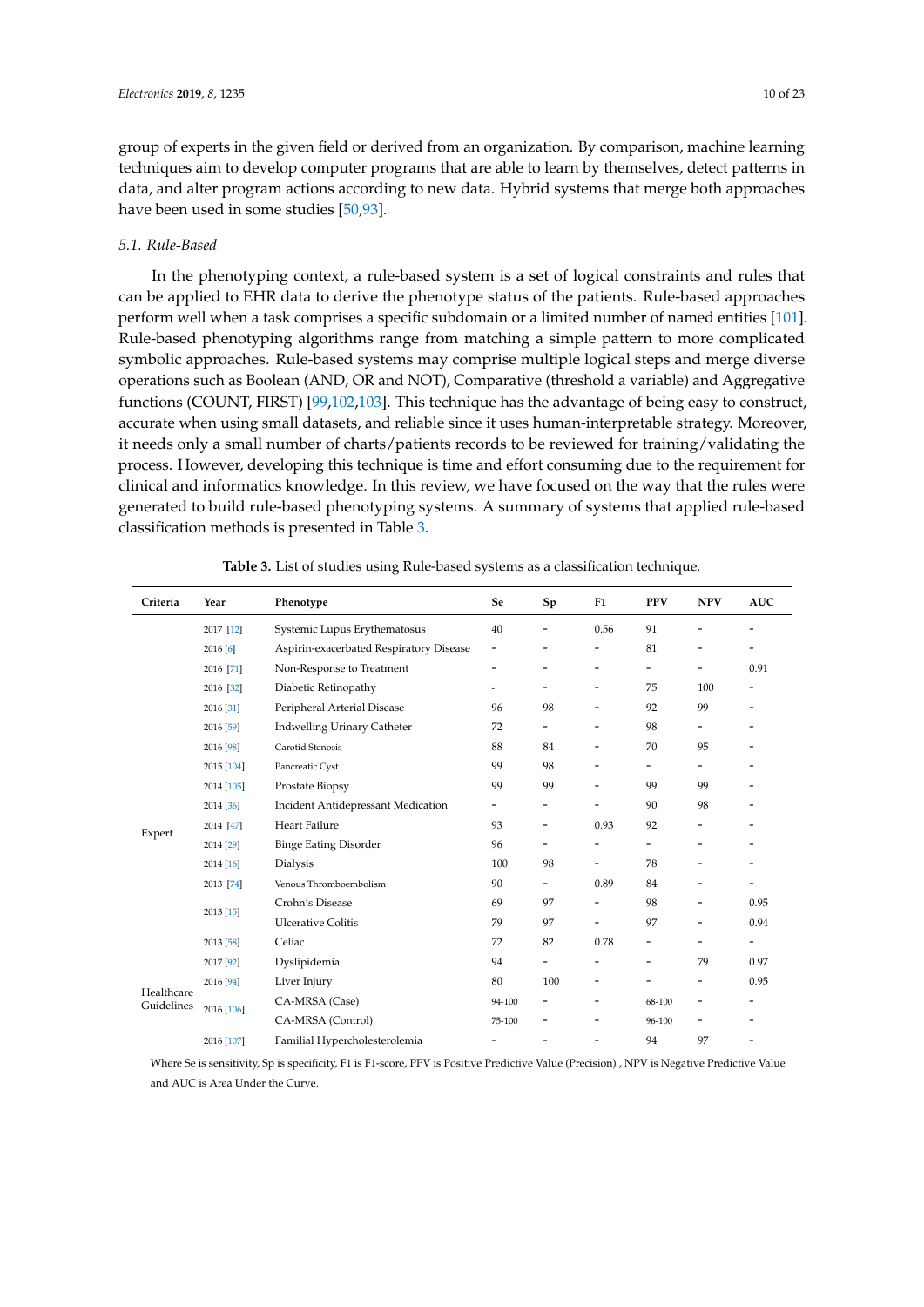## 5.1.1. Rules Based on Clinical Judgment

Most developed systems employed clinical referees (e.g., physicians or other expert opinions) to formulate logical rules. This technique starts with developing an algorithm based on rules that are generated from some expert's view of the targeted domain. Rules are then iteratively improved by experts through chart review and validation by EHR data.

Rule-based phenotyping approaches can be simple and straightforward such as categorizing samples based on keyword matching. For example, Hanauer et al. [\[60\]](#page-19-1) developed an algorithm to detect patients with disorders of sex development. The potential cases were defined as the patients who had at least one of the keywords which had been specified by clinical experts. Otherwise, clinical rules are offered to guide phenotyping algorithm development. For instance, Michalik et al. [\[38\]](#page-17-13) developed and validated a computable phenotyping algorithm that identified cohorts with sickle cell disease. The developed algorithm utilized administrative claims data (ICD-9 codes, number of visits, and hospital admissions) to detect cases. The algorithm showed that EHR data can be harnessed to identify patients with sickle cell disease accurately. Restrepo et al. [\[32\]](#page-17-16) developed an algorithm to identify a diabetic retinopathy cohort among type-2 diabetic African Americans. The algorithm incorporated a combination of diagnostic codes and CPT billing codes to identify cases. In addition, medications and text matching were used to ascertain controls.

# 5.1.2. Rules Based on Healthcare Guidelines

A few studies use guidelines and recommendations from health institutions to derive rules for specific diagnoses. Oake et al. [\[92\]](#page-20-14) developed a phenotyping algorithm for identifying patients with dyslipidemia. The rules were built using the ICD-9 code for the given disease and abnormal laboratory lipid levels, which were determined according to Canadian guidelines for the diagnosis and management of dyslipidaemias. The authors used this algorithm as a gold standard to assess and validate their algorithm in later work [\[35\]](#page-17-10). Based on the Centers for Disease Control and Prevention (CDC) definition, Jackson et al. [\[106\]](#page-21-6) developed and validated a Community associated-methicillin resistant Staphylococcus aureus (CA-MRSA) phenotyping algorithm. Some studies have used predefined criteria to build their phenotype models. For example, Safarova et al. [\[107\]](#page-21-7) developed an automatic phenotyping algorithm to detect patients who met the Dutch Lipid Clinic Network (DLCN) criteria. By comparison, internationally agreed consensus of the importance of biochemical criteria was used in [\[94\]](#page-20-15) and classification criteria for interstitial pneumonia with autoimmune features was used in [\[108\]](#page-21-8).

## *5.2. Machine Learning*

With access to clinical data, machine learning (ML) and statistical model-based phenotyping algorithms have been adopted more frequently. These techniques allow programs to deduce patterns from a dataset during the learning phase, which in turn, allows it to generalize predictions about a different dataset. During the training phase, multiple iterative processes are used to optimize numerical parameters that describe a given algorithm's underlying framework. Using ML methods in phenotyping algorithms can reduce the effort needed from clinical domain experts, since there is no need to set rules. In this context, ML approaches are used to enable correct predictions for target diagnoses, based on given observed features from corresponding samples. Different phenotyping systems based on learning algorithms are presented and discussed in this section.

ML approaches can be classified into supervised or unsupervised. In supervised learning, the input data are labelled and the system must learn a pattern from these data to predict the desired output [\[109\]](#page-21-9). However, this approach depends on annotated resources which are expensive, difficult, and time consuming to generate in the medical field. In unsupervised learning, the data are not labelled and the system tries automatically to recognize a pattern within input data, such as data clustering [\[109\]](#page-21-9). With the availability of huge amounts of unannotated data, recently this technique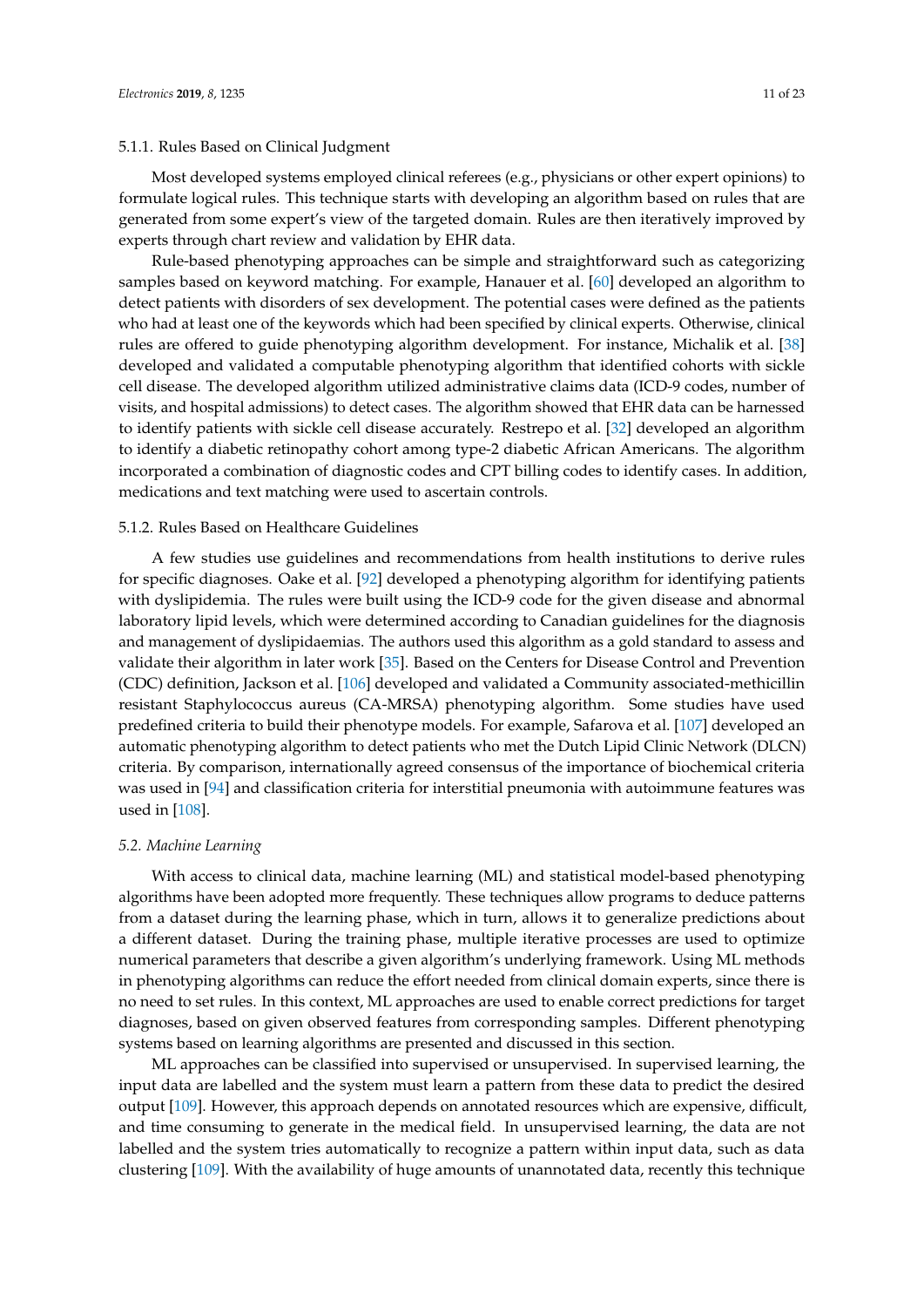has gain increased popularity. However, using unsupervised methods could produce various clusters of EHR that may not be related to the targeted phenotypes, since there are no training examples to guide the clustering process [\[110\]](#page-21-10).

## 5.2.1. Supervised Learning

Supervised learning aims to construct predictors that distinguish individuals with a specific disease (case) from unaffected ones (control). The main pitfall in supervised methods is the possibility of over-fitting: the model tends to fit the learning samples data perfectly but does not predict well for unseen data. Over-fitting happens when the model learns the random noise in the learning phase instead of learning only from desired features. The risk of over-fitting can be avoided by applying a cross-validation technique which helps to provide a more objective evaluation of the performance in unseen cases. The most popular supervised techniques that were used in the literature are Support Vector Machine (SVM), Decision Tree, and multiple logistic regression methods [\[111](#page-21-11)[,112\]](#page-21-12). Table [4](#page-12-0) presents the classification algorithms and evaluation metrics for studies that used supervised learning as a classification technique.

Wright et al. [\[49\]](#page-18-9) used the SVM-based approach for classifying EHR progress notes about diabetes. The developed model showed an ability to generalise as it was able to perform properly over different institutional datasets. Experiments over a range of ML algorithms and features were conducted in [\[51\]](#page-18-10). The best performing algorithm was linear kernel SVM with AUC 0.83%. Cohen et al. [\[52\]](#page-18-12) compared the Naive Bayes classifier and SVM to classify potential candidates for surgical intervention for drug-resistant pediatric epilepsy, with 10-fold cross-validation. The authors concluded that SVM achieved better performance than the Naive Bayes classifier with an F1-score of 0.77 for Naive Bayes and 0.82 for SVM.

Various decision tree algorithms have been used in previous studies. For example, Yadav et al. [\[75\]](#page-19-16) used CART decision tree modelling as a classification technique on de-identified computed tomography reports, after the dataset was randomly divided into training and testing sets. Zhou et al. [\[95\]](#page-20-16) used the C5.0 decision tree, which is an improved version of C4.5, to identify patients with rheumatoid arthritis from primary care EHRs. The authors deduced that ML methods can be utilized to create reliable disease phenotypes in EHRs. Wu et al. [\[97\]](#page-20-10) developed an automated algorithm for asthma ascertainment from EHRs. The C4.5 decision tree algorithm with 10-fold cross-validation was used to classify patients and detect asthma status. The system showed that the ML algorithm is better than the rule-based method in terms of the F1-score which increased from 0.82 to 0.86.

Logistic regression has been used in different studies. For example, Fan et al. [\[91\]](#page-20-17) constructed and validated an algorithm to identify peripheral arterial disease (PAD) status using administrative data. The training set was used to estimate an integer for billing codes score by applied multiple logistic regression methods, and these codes were tested in the validation set. The developed system demonstrated reasonable accuracy in identifying PAD cases. Castro et al. [\[55\]](#page-18-15) and Xia et al. [\[28\]](#page-17-5) have applied LASSO penalized logistic regression models with Bayesian Information Criterion in order to select the informative variables and build a predictive model successfully.

Afzal et al. [\[30\]](#page-17-7) used four ML approaches (C4.5, SVM, RIPPER, MyC) to build an automatic case identification system for hepatobiliary disease and acute renal failure. This study focused on improving the sensitivity of classifiers, so it used sampling and cost-sensitive learning techniques to deal with the imbalance between positive and negative examples. The authors utilized 5-fold cross-validation to train and test the classifiers and they found no clear differences in their system accuracy after applying various ML techniques. Garg et al. [\[42\]](#page-18-2) undertook a comparison between different ML techniques. In their comparative study the best method was ensemble classification with the highest average F1-score of 0.98. Pineda et al. [\[77\]](#page-19-18) compared the diagnostic capabilities of seven ML classifiers for influenza detection against an expert-built influenza Bayesian classifier. They used different techniques to handle the missing data from the clinical reports in order to increase the predictive accuracy. This study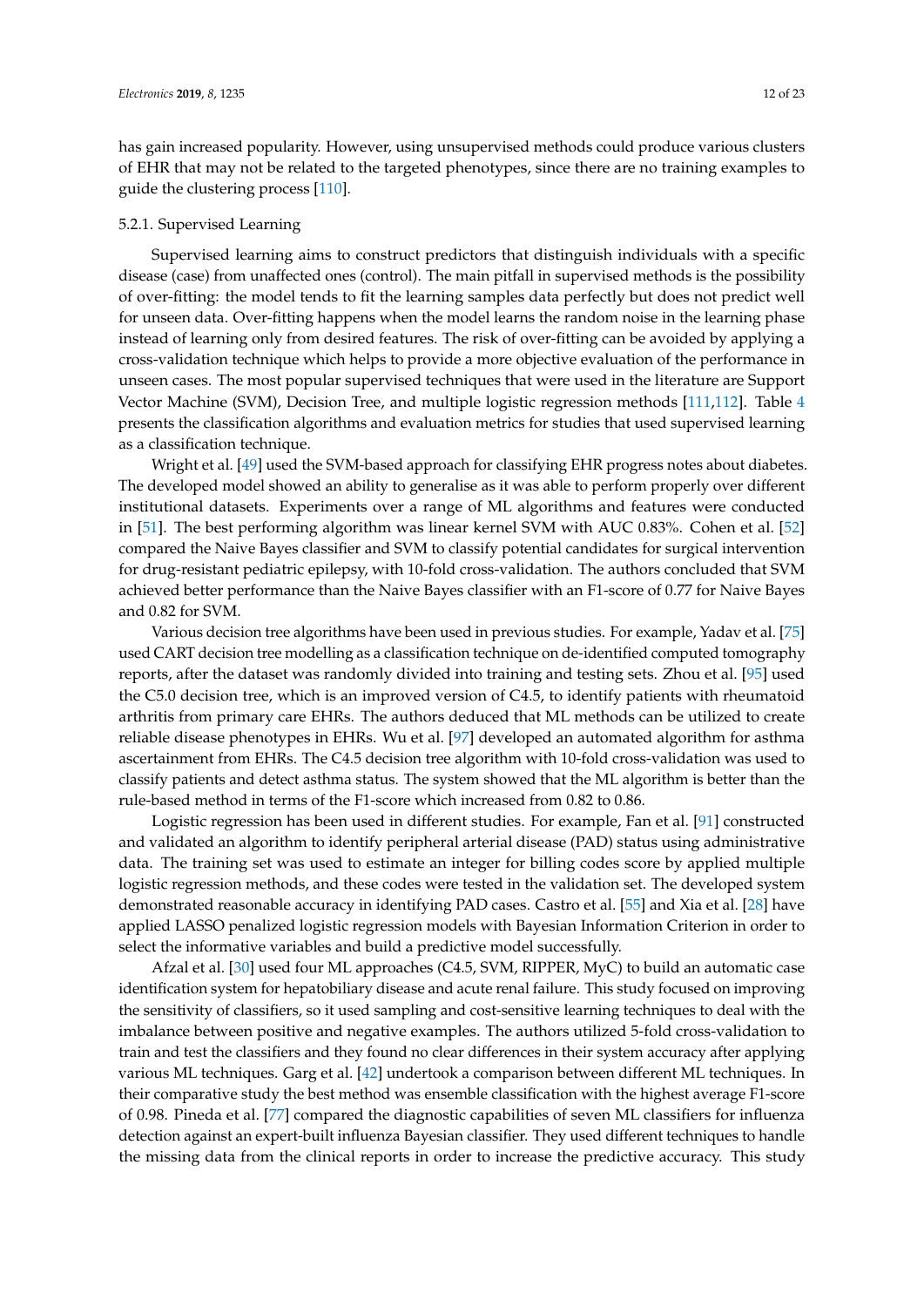showed that all machine learning classifiers have an area under curve (AUC) ranging from 0.88 to 0.93, and performed significantly better than the expert-built model.

Deep learning is another ML technique that has been used to identify patterns for phenotyping purposes. The main difference between ML and deep learning methods is that deep learning can learn features from big data, rather than applying feature selection techniques. Deep learning methods have the advantage of automatically learning form huge feature space such as EHR. Lasko et al. [\[113\]](#page-21-13) introduced a deep learning method for phenotype discovery in clinical data. Their approach couples dirty clinical data with a deep learning architecture via longitudinal probability densities inferred using Gaussian process regression, achieving an AUC of 0.97. Lipton et al. [\[114\]](#page-21-14) applied Recurrent Neural Networks (RNNs) to identify 128 diagnosis, their system outperforming multilayer perceptrons. A comparison of rule-based and convolutional neural networks (CNNs) approaches for patient phenotyping has been conducted in [\[115\]](#page-21-15). They concluded that deep learning is an effective approach to build a phenotyping system based on clinical notes. Deep learning has also been applied in [\[116\]](#page-21-16) using autoencoder.

<span id="page-12-0"></span>

| Paper name | Phenotype                                          | <b>ML</b> Method                                                                        | Se                       | $\mathbf{Sp}$            | F1                           | <b>PPV</b>               | <b>NPV</b>               | <b>AUC</b>               |
|------------|----------------------------------------------------|-----------------------------------------------------------------------------------------|--------------------------|--------------------------|------------------------------|--------------------------|--------------------------|--------------------------|
| 2016 [42]  | Cardiac Amyloidosis                                | K-NN, SVM, decision tree, Random<br>Forests, AdaBoost, and Naïve Bayes                  | $\overline{a}$           | ۰                        | 0.98                         |                          |                          |                          |
| 2016 [70]  | Hypertensive                                       | Random Forests                                                                          | 90                       | $\overline{\phantom{0}}$ | $\overline{\phantom{a}}$     | 95                       | $\overline{\phantom{a}}$ | 0.97                     |
| 2016 [52]  | Epilepsy                                           | SVM, Naive Bayes                                                                        |                          | $\overline{\phantom{0}}$ | 0.78                         | $\overline{a}$           | $\overline{a}$           | 0.83                     |
| 2016 [95]  | Rheumatoid Arthritis                               | C5.0 decision tree                                                                      |                          | 99                       | $\overline{\phantom{m}}$     | 90                       | $\overline{\phantom{a}}$ | $\overline{\phantom{a}}$ |
| 2016 [96]  | <b>Type 2 Diabetes</b>                             | Multivariate Logistic Regression<br>and a<br>Random-Forests Probabilistic Model         | 80                       | 74                       | $\qquad \qquad \blacksquare$ | 40                       | 94                       | 0.84                     |
|            | Inflammatory Bowel Disease<br>(Crohn's Disease)    |                                                                                         | 72                       |                          | ۰                            | 98                       | ۰                        |                          |
|            | Inflammatory Bowel Disease<br>(Ulcerative Colitis) |                                                                                         | 73                       |                          | ÷                            | 97                       |                          |                          |
| 2015 [76]  | Multiple Sclerosis                                 | Logistic Regression                                                                     | 78                       |                          | $\overline{\phantom{0}}$     | 95                       |                          |                          |
|            | Rheumatoid Arthritis                               |                                                                                         | 63                       |                          | $\overline{\phantom{a}}$     | 94                       | ۰                        | $\overline{\phantom{0}}$ |
| 2015 [37]  | Rheumatoid Arthritis                               | Penalized Logistic Regression                                                           |                          | ۰                        | 0.77                         | 70                       | $\overline{\phantom{a}}$ | 0.95                     |
|            | Coronary Artery Disease                            |                                                                                         | $\overline{\phantom{a}}$ | $\overline{\phantom{a}}$ | 0.82                         | 84                       | $\overline{\phantom{a}}$ | 0.92                     |
| 2015 [117] | Gout Flares                                        | <b>SVM</b>                                                                              | 82                       | 92                       | 0.87                         | 77                       | 93                       | $\overline{\phantom{0}}$ |
| 2014 [72]  | Influenza                                          | Bayesian Network                                                                        | $\overline{\phantom{0}}$ | $\overline{\phantom{0}}$ | $\overline{\phantom{0}}$     | $\overline{\phantom{a}}$ | $\overline{\phantom{a}}$ | 0.73                     |
| 2013 [75]  | <b>Blunt Facial Trauma Victims</b>                 | <b>CART</b> Decision Tree                                                               | 93                       | 97                       | 0.97                         | 81                       | 99                       | $\overline{\phantom{m}}$ |
| 2013 [91]  | Peripheral Arterial Disease                        | Logistic Regression                                                                     | 68                       | 87                       | $\overline{\phantom{a}}$     | 75                       | 83                       | 0.91                     |
| 2013 [49]  | Diabetes                                           | <b>SVM</b>                                                                              | 92                       | $\overline{\phantom{a}}$ | 0.93                         | 95                       | $\overline{\phantom{a}}$ | 0.94                     |
| 2013 [97]  | Asthma                                             | C4.5 Decision Tree                                                                      | 84                       | 96                       | 0.86                         | 88                       | 95                       | $\overline{\phantom{m}}$ |
| 2013 [51]  | Rheumatoid Arthritis                               | Logistic Regression , Naive Bayes, Multilayer<br>perceptron, SVM                        | $\overline{\phantom{a}}$ | $\overline{\phantom{0}}$ |                              | ٠                        | $\overline{\phantom{a}}$ | 0.83                     |
| 2013 [28]  | Multiple Sclerosis                                 | LASSO Penalized Logistic Regression<br>with Bayesian Information<br>Models<br>Criterion | 83                       | 95                       | $\overline{\phantom{a}}$     | 92                       | 89                       | 0.95                     |
| 2013 [33]  | Type 2 Diabetes Mellitus                           | Association Rule Mining, DT, Logistic<br>Regression, SVM                                | 96                       | $\overline{\phantom{a}}$ | 0.91                         | 86                       | -                        |                          |
| 2013 [30]  | Hepatobiliary Disease                              | C4.5, SVM, RIPPER, MyC                                                                  | 95                       | 56                       |                              |                          |                          |                          |
|            | Acute Renal Failure                                |                                                                                         | 86                       | 77                       |                              |                          |                          |                          |

**Table 4.** List of studies using supervised learning as a classification technique.

Where Se is sensitivity, Sp is specificity, F1 is F1-score, PPV is Positive Predictive Value (Precision),

NPV is Negative Predictive Value and AUC is Area Under the Curve.

In spite of the significant usefulness of applying ML in the previously mentioned studies, there is some work that casts doubt on the superiority of ML over rule-based approaches. For example, Lingren et al. [\[69\]](#page-19-10) developed an automated algorithm for determining an Autism Spectrum Disorder patient cohort from EHRs. They compared the expert-rule-based system and SVM-learning system, concluding that the rule-based algorithm produced a better Positive predictive value (PPV) compared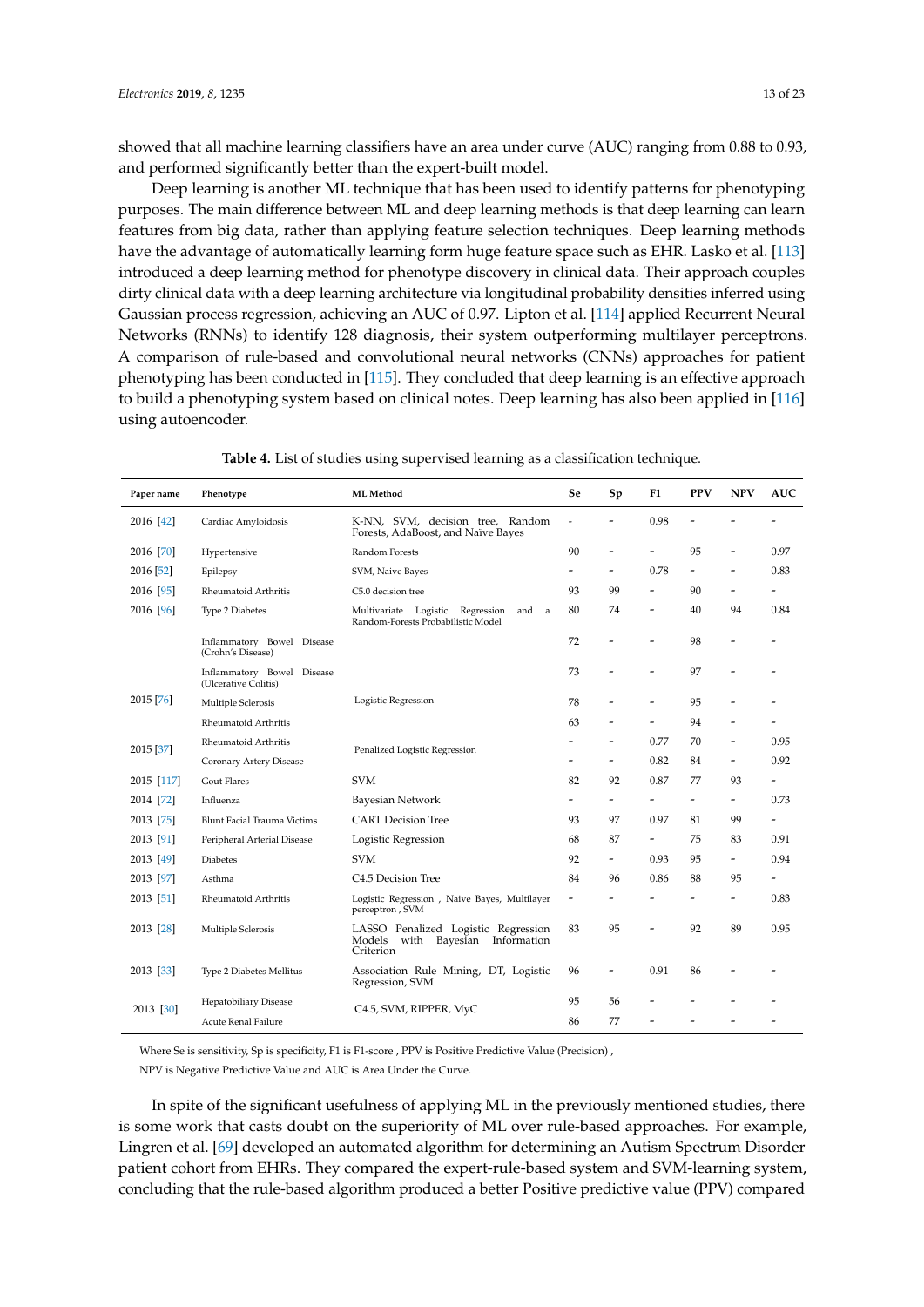with ML. Likewise, the rule-based system in [\[47\]](#page-18-7) outperformed the ML method. We believe that this discrepancy in results comes from the diversity of the EHRs dataset structure and content.

#### 5.2.2. Unsupervised Learning

Unsupervised learning offers methods to cluster EHR records into patient groups regarding phenotypes or subtypes. Unsupervised learning methods can identify patterns that, collectively, form a compact and meaningful representation of the original data, with no need for expert input or labelled examples. However, result validation for phenotypic groups with this approach is challenging, due to the lack of given ground truth on these groups. Unsupervised learning methods can process very large volumes of data and do not require manual labelling, so it is an approach often used when building high-throughput phenotyping systems. Various unsupervised learning methods have been developed and applied to EHRs [\[118](#page-21-18)[–122\]](#page-22-0)

Tensor factorization is an unsupervised learning technique that has been applied widely to EHRs. Ho et al. [\[123\]](#page-22-1) developed a non-negative tensor factorization model to derive phenotype candidates without supervision. They investigated the interaction of diagnoses and medications among patients. This study used heart failure as a case study to demonstrate the capability of the model. The system has shown the robustness, stability, and the conciseness in generating high-throughput phenotyping. Ho et al. [\[124\]](#page-22-2) also developed a non-negative sparse tensor factorization model. The observed tensor was decomposed into two terms, an interaction tensor and a bias tensor. The bias tensor denotes the baseline characteristics that are common amongst the overall population and the interaction tensor defines the phenotypes. The same technique has been employed again in Wang et al. [\[125\]](#page-22-3), who present pairwise constraints in the formulation to guarantee separate phenotypes. The proposed method handled noisy and missing information in EHR tensors carefully. Another unsupervised technique is Generalized Low Rank Modeling (GLRM) which was used by Schuler et al. [\[126\]](#page-22-4). They used two datasets with different characteristics to overcome EHR phenotyping barriers such as missing data, sparsity, and data heterogeneity.

## 5.2.3. Combined Approaches

Combined systems usually merge both rule-based and machine learning techniques to increase the overall sensitivity of the system. In some cases, the developers intended to utilize ML algorithms, but they found no clear distinct separation between some subclasses. For example, Afzal et al. [\[50\]](#page-18-11) generated a three-level classification model (two ML classifiers, and one rule-based system). The first classifier classifies definite asthma cases from all other cases, and the second classifier classifies probable and doubtful asthma cases from non-asthma cases. The third level of classification distinguishes between probable and doubtful cases. In this level, rules-based techniques were implemented because the ML failed to distinguish between the remaining cases. Moreover, Nguyen and Patrick [\[127\]](#page-22-5) built an automated system to classify reportable and non-reportable cancer cases from radiology reports. The developed system combined SVM classifier and rule-based methods to improve the overall performance.

Another combined approach case exists when ML is used to enhance a rule-based classifier. For example, Kagawa et al. [\[93\]](#page-20-13) employed expert-rules to clearly separate control patients and improve accuracy by using ML to classify complicated cases.

Previous works have shown success in detecting phenotypes from EHR data. However, using supervised ML techniques requires manually labeled cases and controls derived from domain experts review. The required human effort limits the number of patients records that are used in the training phase. As a result, the systems miss the opportunity to learn sufficiently. Moreover, these efforts focus on one or two phenotypes. On the other hand, in order to minimize domain experts effort and potentially increase phenotyping accuracy, building high-throughput phenotypes using unsupervised machine learning techniques is a promising approach, since these techniques can be applied to the whole dataset, decrease human effort and detect various phenotypes at the same time.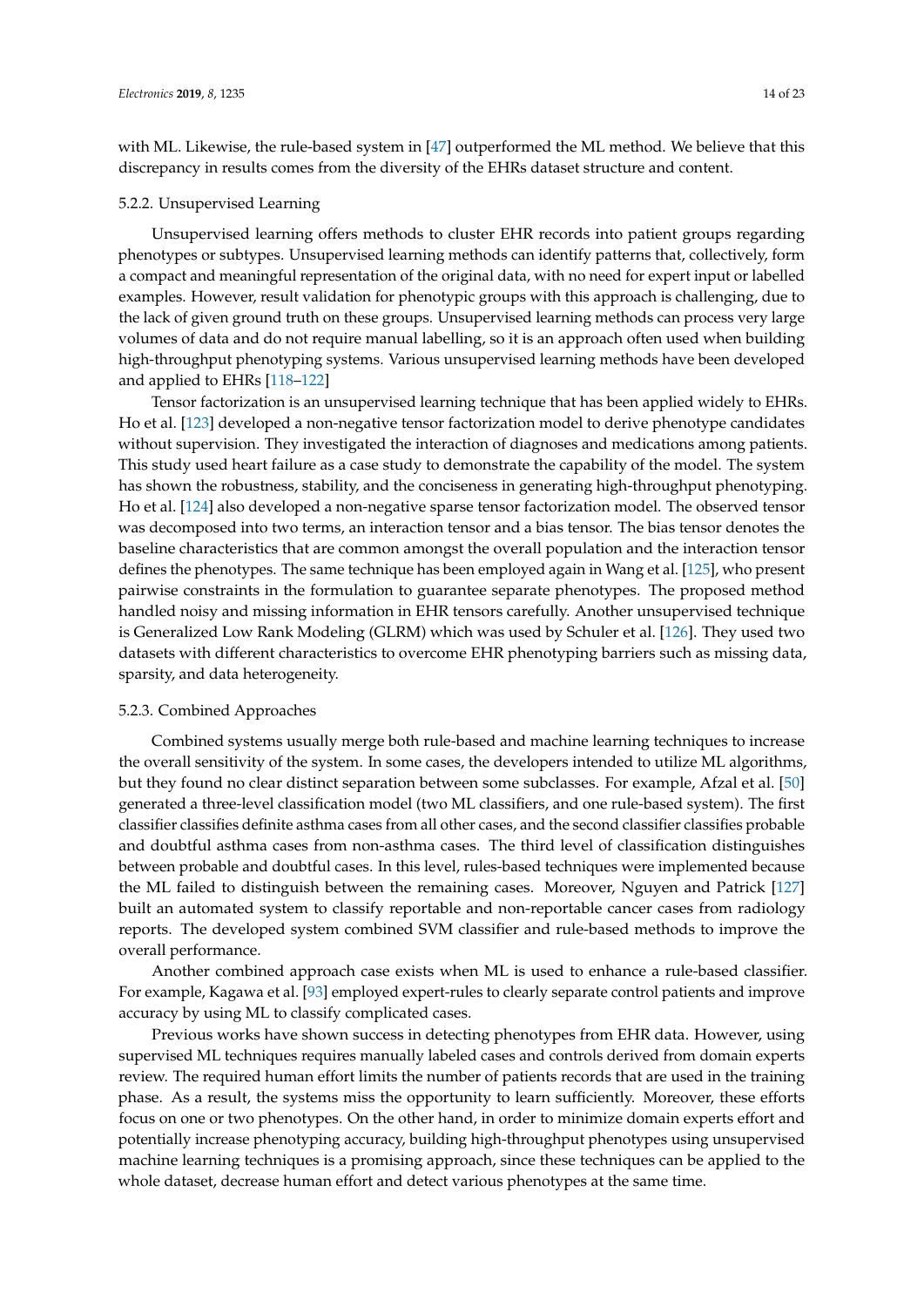## <span id="page-14-0"></span>**6. Validation and Evaluation**

Validation usually implies a comparison of definitions against a gold standard. A gold standard is one of the main prerequisites for proper validation of phenotyping systems. It is the most rigorous classification technique for estimating the validity of phenotyping algorithms by correctly detecting individuals with and without the targeted disease [\[4\]](#page-15-3). Most studies presented in this review compared the results of developed systems against a gold standard to assess their phenotyping frameworks. Preparation of a gold standard is a resource-intensive operation that needs a careful manual review of clinical data. Developing high-quality gold standard annotation requires a multiple process to label instances with the true state of disease: (i) define a representative context dataset, such as clinical notes, (ii) create standard annotation guidelines and schemes, (iii) annotate patients' records manually by pairs of clinical reviewers, where the annotating process is conducted independently, (iv) require expert clinicians to review any cases where disagreement between the reviewers in the previous stage occurred, and (v) express the reliability of annotations using the Cohen's kappa coefficient agreement which is a statistical method to measure inter-agreement and track the quality of the gold standard [\[39\]](#page-17-14).

The complication of defining a gold standard technique is related to the quality of EHRs data. While in some mental disorders, a sufficient representation of the patient case comes from an expert clinician, other diseases need a wide range of clinical data sources to determine actual phenotype status.

The performance of automated phenotype algorithms is commonly measured using various information retrieval metrics, such as sensitivity, specificity, positive predictive value, F1-score and Area Under the Curve(AUC), as presented in Table [5.](#page-14-1)

<span id="page-14-1"></span>

| Performance metrics                            | Definition                                                                                                                                                                                                                                              | Equation                                     |  |  |
|------------------------------------------------|---------------------------------------------------------------------------------------------------------------------------------------------------------------------------------------------------------------------------------------------------------|----------------------------------------------|--|--|
| Sensitivity (Recall) (Se)                      | The proportion of all actually positive samples that are<br>correctly detected.                                                                                                                                                                         | $Se = \frac{TP}{TP + FN} \cdot 100$          |  |  |
| Specificity (Sp)                               | The proportion of all actually negative samples that are<br>correctly detected.                                                                                                                                                                         | $Sp = \frac{TN}{TN + FP} \cdot 100$          |  |  |
| Positive Predictive Value<br>(precision) (PPV) | The proportion of positively detected samples that are<br>true positive.                                                                                                                                                                                | $PPV = \frac{TP}{TP + FP} \cdot 100$         |  |  |
| Predictive<br>Negative<br>Value (NPV)          | The proportion of negatively detected samples that are<br>true negative.                                                                                                                                                                                | $NPV = \frac{TN}{TN + FN} \cdot 100$         |  |  |
| F1-score (F1)                                  | The weighted harmonic mean of precision and recall.                                                                                                                                                                                                     | $F1 = 2 \cdot \frac{Pre \cdot Re}{Pre + Re}$ |  |  |
| Area under the ROC<br>(AUROC)                  | ROC is the graph that represent the trade-off between<br>sensitivity and specificity and area under the curve is<br>equal the probability that a predictor will rank a randomly<br>chosen positive sample higher than a randomly chosen<br>negative one |                                              |  |  |

**Table 5.** List of evaluation metrics commonly used by phenotyping system.

Furthermore, for evaluation purposes, most of the studies (78%) select the training and testing subsets randomly. The training subset is used to train the system while the test subset is used to evaluate the final system and report the results. Some studies (20%) utilize cross-validation techniques as an alternative approach to reporting results. K-fold cross validation is the classical approach that randomly partitions the dataset into K subsets. In each case the classifier uses one subset as the testing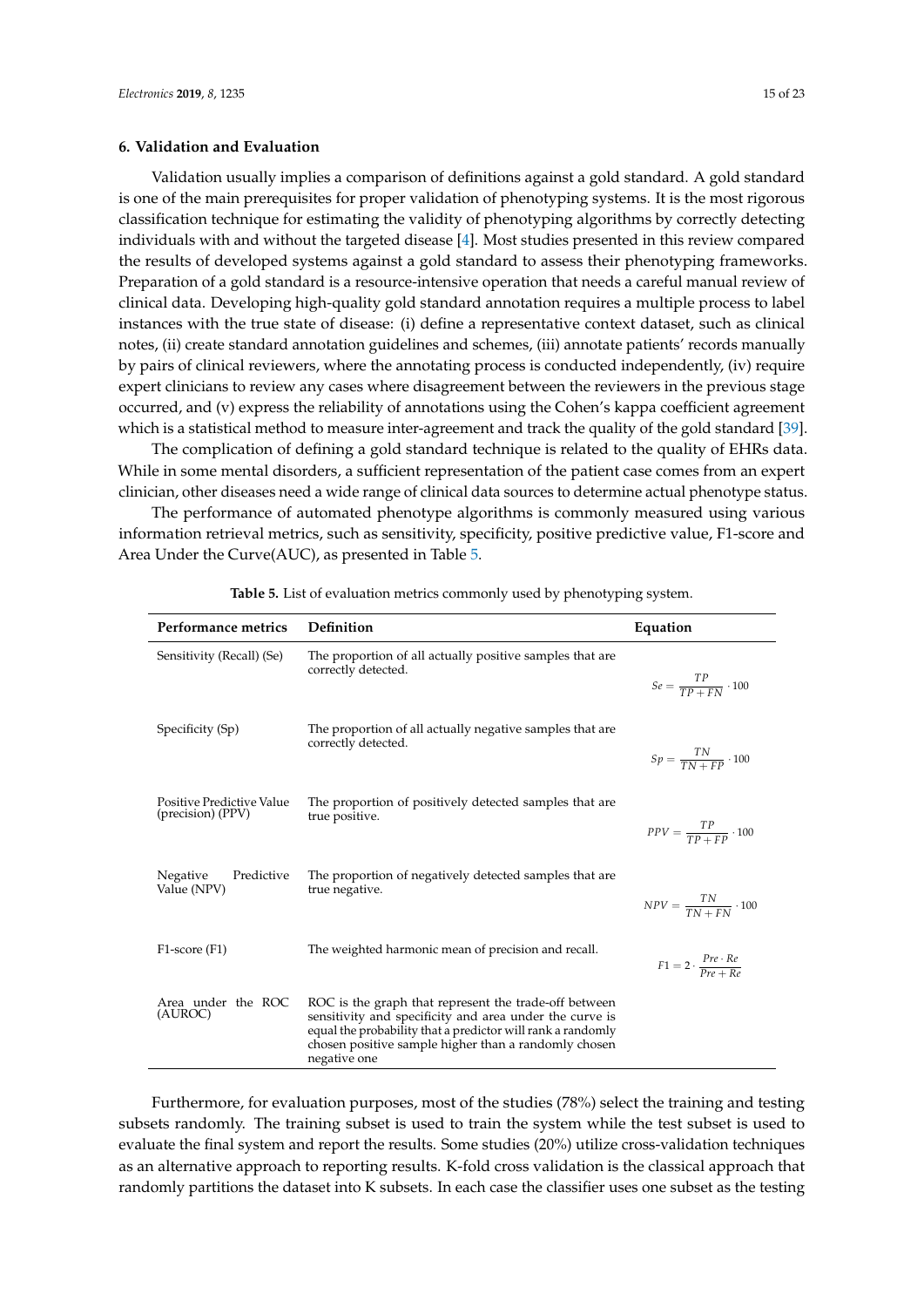subset and the remaining K-1 subsets to train the classifier. The 10-fold and 5-fold cross-validation are the most commonly used methods in phenotyping studies.

# <span id="page-15-4"></span>**7. Conclusions**

This review summarizes and offers a critical evaluation of the literature related to studies conducted for the development of EHR phenotyping systems. Using multiple EHR data sources that include both structured and unstructured data has significantly improved phenotypes detection. Fifty-one articles describing phenotyping systems were identified and reviewed. For feature extraction, 12 used structured data, 16 used unstructured data, and 23 used both data types. For classification, 22 used rule-based techniques, 22 used machine learning techniques, while the rest used both techniques to classify individuals. Most of the reviewed studies (83%) used a combination of multiple EHR data sources. NLP techniques have been increasingly used for extracting embedded information from narrative text in order to improve the overall accuracy of the phenotyping systems. Throughout the time period covered by this review, concept extraction was the most popular NLP technique, which has been used by more than 50% of the reviewed papers to extract features from EHR. High-throughput phenotyping systems using unsupervised machine learning techniques have gained more popularity due to their ability to efficiently and automatically extract phenotypes with minimal human efforts. Furthermore, most reviewed models adopted standardization in the reporting of systems performance. Approximately 80% of these models reported sensitivity (recall) and PPV (precision), making the studies more compatible and comparable. The application of NLP in general text has been accelerating over the past several years. However, this growth has not been reflected sufficiently on the medical field, due to some challenges that exist in the clinical notes. For instance, limited access to a shared dataset, difficulties in annotating medical notes and, shortage of annotation standards [\[128\]](#page-22-6). Future works should pay more attention to addressing these issues by facilitating access to a common database to improve comparability. Moreover, encourage collaboration and developing NLP standards.

**Author Contributions:** Conceptualization, H.A., R.A. and T.A.-H.; methodology, H.A., R.A., T.A.-H., M.A., and N.R..; software validation, H.A., R.A. T.A.-H., N.R. and M.A.; formal analysis, H.A., R.A.. and T.A.-H.; investigation H.A., R.A. and T.A.-H.; resources N.R. D.W., and T.A.-H.; data curation, H.A., R.A. T.A.-H., M.A. and N.R.; writing—original draft preparation, H.A., .A.; writing—review and editing, H.A., R.A., T.A.-H., M.A., N.R., and D.W.; visualization, H.A., R.A. and T.A.-H.; supervision, N.R., D.W., .A. and T.A.-H.; project administration, N.R., D.W., M.A. and T.A.-H.; funding acquisition, M.A. and T.A.-H.

**Funding:** This research was funded by School of Science and Technology, Nottingham Trent University and College of Engineering, IT and Environment, Charles Darwin University.

**Acknowledgments:** We would like to thank the jointly with the NICS group at School of Science and Technology, Nottingham Trent University, United Kingdom and College of Engineering, IT and Environment, Charles Darwin University, Australia.

**Conflicts of Interest:** The authors declare no conflict of interest.

## **References**

- <span id="page-15-0"></span>1. Häyrinen, K.; Saranto, K.; Nykänen, P. Definition, structure, content, use and impacts of electronic health records: A review of the research literature. *Int. J. Med. Inform.* **2008**, *77*, 291–304. [\[CrossRef\]](http://dx.doi.org/10.1016/j.ijmedinf.2007.09.001) [\[PubMed\]](http://www.ncbi.nlm.nih.gov/pubmed/17951106)
- <span id="page-15-1"></span>2. Hersh, W.R.; Weiner, M.G.; Embi, P.J.; Logan, J.R.; Payne, P.R.; Bernstam, E.V.; Lehmann, H.P.; Hripcsak, G.; Hartzog, T.H.; Cimino, J.J.; etal. Caveats for the use of operational electronic health record data in comparative effectiveness research. *Med. Care* **2013**, *51*, S30. [\[CrossRef\]](http://dx.doi.org/10.1097/MLR.0b013e31829b1dbd)
- <span id="page-15-2"></span>3. Botsis, T.; Hartvigsen, G.; Chen, F.; Weng, C. Secondary use of EHR: Data quality issues and informatics opportunities. *Summit Transl. Bioinform.* **2010**, *2010*, 1.
- <span id="page-15-3"></span>4. Richesson, R.; Smerek, M. Electronic Health Records-Based Phenotyping. *Rethinking Clinical Trials: A Living Textbook of Pragmatic Clinical Trials*. Available online: [http://sites.duke.edu/rethinkingclinicaltrials/](http://sites.duke.edu/rethinkingclinicaltrials/ informed-consent-in-pragmatic-clinical-trials/) [informed-consent-in-pragmatic-clinical-trials/](http://sites.duke.edu/rethinkingclinicaltrials/ informed-consent-in-pragmatic-clinical-trials/) (accessed on 22 October 2019).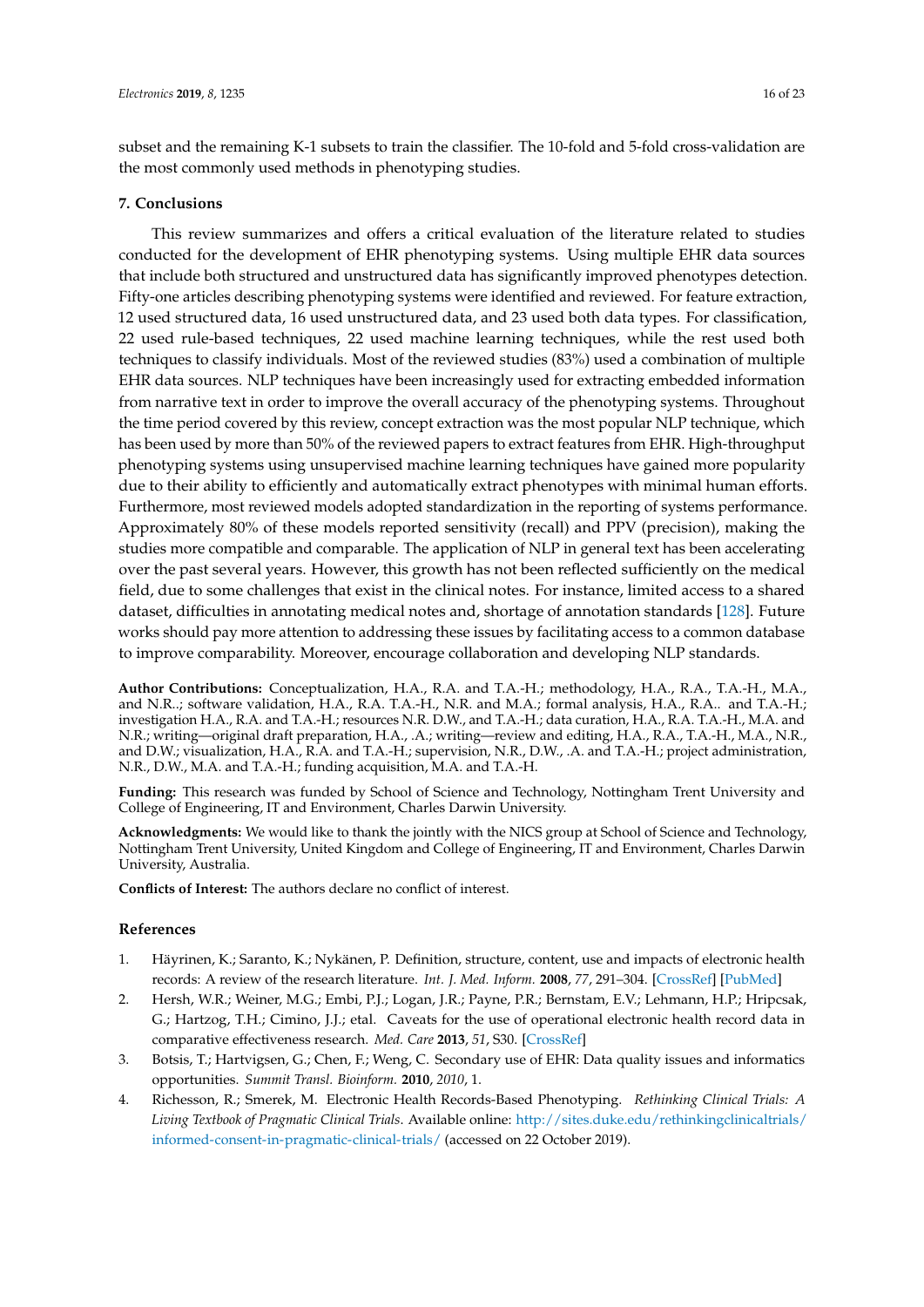- <span id="page-16-0"></span>5. Shivade, C.; Raghavan, P.; Fosler-Lussier, E.; Embi, P.J.; Elhadad, N.; Johnson, S.B.; Lai, A.M. A review of approaches to identifying patient phenotype cohorts using electronic health records. *J. Am. Med. Inform. Assoc.* **2014**, *21*, 221–230. [\[CrossRef\]](http://dx.doi.org/10.1136/amiajnl-2013-001935)
- <span id="page-16-1"></span>6. Cahill, K.N.; Johns, C.B.; Cui, J.; Wickner, P.; Bates, D.W.; Laidlaw, T.M.; Beeler, P.E. Automated identification of an aspirin-exacerbated respiratory disease cohort. *J. Allergy Clin. Immunol.* **2017**, *139*, 819–825. [\[CrossRef\]](http://dx.doi.org/10.1016/j.jaci.2016.05.048)
- <span id="page-16-2"></span>7. NIH. Suggestions for Identifying Phenotype Definitions Used in Published Research @ONLINE. Available online: [https://www.nihcollaboratory.org/Products/Phenotype\\_lit\\_search\\_suggestions\\_02-18-2014.pdf]( https://www.nihcollaboratory.org/Products/Phenotype_lit_search_suggestions_02-18-2014.pdf) (accessed on 10 October 2017).
- <span id="page-16-3"></span>8. Ford, E.; Carroll, J.A.; Smith, H.E.; Scott, D.; Cassell, J.A. Extracting information from the text of electronic medical records to improve case detection: A systematic review. *J. Med. Inform.* **2016**, *23*, 1007–1015. [\[CrossRef\]](http://dx.doi.org/10.1093/jamia/ocv180)
- <span id="page-16-4"></span>9. Xu, J.; Rasmussen, L.V.; Shaw, P.L.; Jiang, G.; Kiefer, R.C.; Mo, H.; Pacheco, J.A.; Speltz, P.; Zhu, Q.; Denny, J.C.; et al. Review and evaluation of electronic health records-driven phenotype algorithm authoring tools for clinical and translational research. *Int. J. Med. Inform.* **2015**, *22*, 1251–1260. [\[CrossRef\]](http://dx.doi.org/10.1093/jamia/ocv070)
- <span id="page-16-5"></span>10. Hripcsak, G.; Albers, D.J. Next-generation phenotyping of electronic health records. *Int. J. Med. Inform.* **2013**, *20*, 117–121. [\[CrossRef\]](http://dx.doi.org/10.1136/amiajnl-2012-001145)
- <span id="page-16-6"></span>11. Ford, E.; Nicholson, A.; Koeling, R.; Tate, A.R.; Carroll, J.; Axelrod, L.; Smith, H.E.; Rait, G.; Davies, K.A.; Petersen, I.; et al. Optimising the use of electronic health records to estimate the incidence of rheumatoid arthritis in primary care: What information is hidden in free text? *BMC Med. Res. Methodol.* **2013**, *13*, 105. [\[CrossRef\]](http://dx.doi.org/10.1186/1471-2288-13-105) [\[PubMed\]](http://www.ncbi.nlm.nih.gov/pubmed/23964710)
- <span id="page-16-7"></span>12. Barnado, A.; Casey, C.; Carroll, R.J.; Wheless, L.; Denny, J.C.; Crofford, L.J. Developing Electronic Health Record Algorithms That Accurately Identify Patients With Systemic Lupus Erythematosus. *Arthritis Care Res.* **2017**, *69*, 687–693. [\[CrossRef\]](http://dx.doi.org/10.1002/acr.22989) [\[PubMed\]](http://www.ncbi.nlm.nih.gov/pubmed/27390187)
- <span id="page-16-8"></span>13. Meystre, S.M.; Savova, G.K.; Kipper-Schuler, K.C.; Hurdle, J.F. Extracting information from textual documents in the electronic health record: A review of recent research. *Yearb. Med. Inf.* **2008**, *35*, 44.
- <span id="page-16-9"></span>14. Liao, K.P.; Ananthakrishnan, A.N.; Kumar, V.; Xia, Z.; Cagan, A.; Gainer, V.S.; Goryachev, S.; Chen, P.; Savova, G.K.; Agniel, D.; et al. Methods to develop an electronic medical record phenotype algorithm to compare the risk of coronary artery disease across 3 chronic disease cohorts. *PLoS ONE* **2015**, *10*, e0136651. [\[CrossRef\]](http://dx.doi.org/10.1371/journal.pone.0136651) [\[PubMed\]](http://www.ncbi.nlm.nih.gov/pubmed/26301417)
- <span id="page-16-16"></span>15. Ananthakrishnan, A.N.; Cai, T.; Savova, G.; Cheng, S.C.; Chen, P.; Perez, R.G.; Gainer, V.S.; Murphy, S.N.; Szolovits, P.; Xia, Z.; et al. Improving case definition of Crohn's disease and ulcerative colitis in electronic medical records using natural language processing: A novel informatics approach. *Inflamm. Bowel Dis.* **2013**, *19*, 1411. [\[CrossRef\]](http://dx.doi.org/10.1097/MIB.0b013e31828133fd) [\[PubMed\]](http://www.ncbi.nlm.nih.gov/pubmed/23567779)
- <span id="page-16-15"></span>16. Abhyankar, S.; Demner-Fushman, D.; Callaghan, F.M.; McDonald, C.J. Combining structured and unstructured data to identify a cohort of ICU patients who received dialysis. *J. Am. Med. Inform. Assoc.* **2014**, *21*, 801–807. [\[CrossRef\]](http://dx.doi.org/10.1136/amiajnl-2013-001915) [\[PubMed\]](http://www.ncbi.nlm.nih.gov/pubmed/24384230)
- <span id="page-16-17"></span>17. Wei, W.Q.; Teixeira, P.L.; Mo, H.; Cronin, R.M.; Warner, J.L.; Denny, J.C. Combining billing codes, clinical notes, and medications from electronic health records provides superior phenotyping performance. *J. Am. Med. Inform. Assoc.* **2015**, *23*, e20–e27. [\[CrossRef\]](http://dx.doi.org/10.1093/jamia/ocv130) [\[PubMed\]](http://www.ncbi.nlm.nih.gov/pubmed/26338219)
- <span id="page-16-10"></span>18. Morley, K.I.; Wallace, J.; Denaxas, S.C.; Hunter, R.J.; Patel, R.S.; Perel, P.; Shah, A.D.; Timmis, A.D.; Schilling, R.J.; Hemingway, H. Defining disease phenotypes using national linked electronic health records: A case study of atrial fibrillation. *PLoS ONE* **2014**, *9*, e110900. [\[CrossRef\]](http://dx.doi.org/10.1371/journal.pone.0110900) [\[PubMed\]](http://www.ncbi.nlm.nih.gov/pubmed/25369203)
- <span id="page-16-11"></span>19. Glock, J.; Herold, R.; Pommerening, K. Personal identifiers in medical research networks: Evaluation of the personal identifier generator in the Competence Network Paediatric Oncology and Haematology. *GMS Medizinische Informatik Biometrie und Epidemiologie* **2006**, *2*, 06.
- <span id="page-16-12"></span>20. Feldman, H.; Reti, S.; Kaldany, E.; Safran, C. Deployment of a highly secure clinical data repository in an insecure international environment. *Stud. Health Technol. Inform.* **2010**, *160*, 869–873.
- <span id="page-16-13"></span>21. Pathak, J.; Kho, A.N.; Denny, J.C. Electronic health records-driven phenotyping: Challenges, recent advances, and perspectives. *J. Am. Med. Inform. Assoc.* **2013**, *20*, e206–e211. [\[CrossRef\]](http://dx.doi.org/10.1136/amiajnl-2013-002428)
- <span id="page-16-14"></span>22. Peissig, P.L.; Costa, V.S.; Caldwell, M.D.; Rottscheit, C.; Berg, R.L.; Mendonca, E.A.; Page, D. Relational machine learning for electronic health record-driven phenotyping. *J. Biomed. Inform.* **2014**, *52*, 260–270. [\[CrossRef\]](http://dx.doi.org/10.1016/j.jbi.2014.07.007)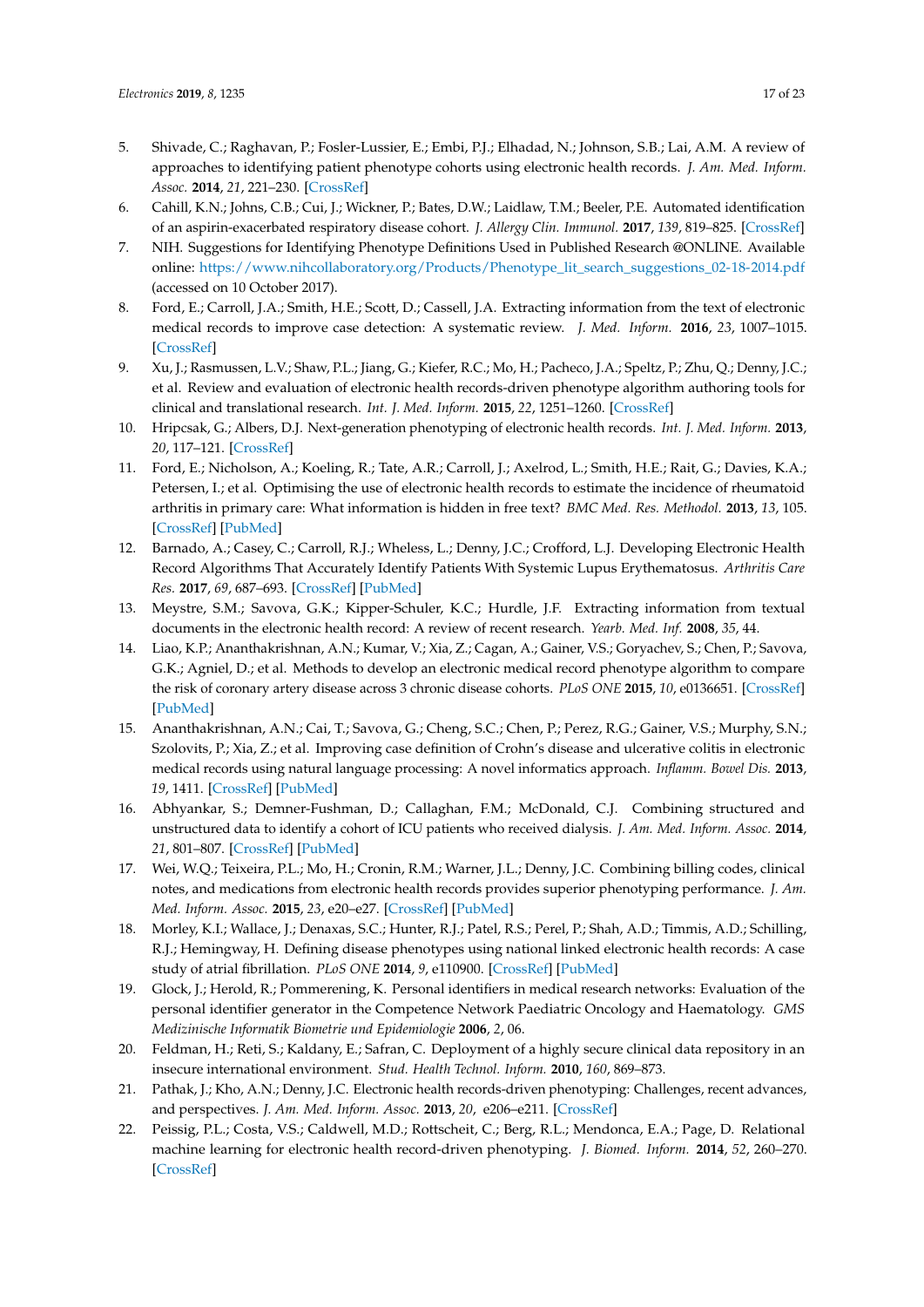- <span id="page-17-0"></span>23. Koller, D.; Friedman, N.; Džeroski, S.; Sutton, C.; McCallum, A.; Pfeffer, A.; Abbeel, P.; Wong, M.F.; Heckerman, D.; Meek, C.; et al. *Introduction to Statistical Relational Learning*; MIT Press: Cambridge, UK, 2007.
- <span id="page-17-1"></span>24. McCarty, C.A.; Chisholm, R.L.; Chute, C.G.; Kullo, I.J.; Jarvik, G.P.; Larson, E.B.; Li, R.; Masys, D.R.; Ritchie, M.D.; Roden, D.M.; et al. The eMERGE Network: A consortium of biorepositories linked to electronic medical records data for conducting genomic studies. *BMC Med. Genom.* **2011**, *4*, 13. [\[CrossRef\]](http://dx.doi.org/10.1186/1755-8794-4-13) [\[PubMed\]](http://www.ncbi.nlm.nih.gov/pubmed/21269473)
- <span id="page-17-2"></span>25. Chute, C.G.; Pathak, J.; Savova, G.K.; Bailey, K.R.; Schor, M.I.; Hart, L.A.; Beebe, C.E.; Huff, S.M. The SHARPn project on secondary use of Electronic Medical Record data: Progress, plans, and possibilities. In *AMIA Annual Symposium Proceedings*; American Medical Informatics Association: Bethesda, MD, USA, 2011; pp. 248–256.
- <span id="page-17-3"></span>26. Collins, F.S.; Hudson, K.L.; Briggs, J.P.; Lauer, M.S. PCORnet: Turning a dream into reality. *J. Am. Med. Inform. Assoc.* **2014**, *21*, 576–577. [\[CrossRef\]](http://dx.doi.org/10.1136/amiajnl-2014-002864) [\[PubMed\]](http://www.ncbi.nlm.nih.gov/pubmed/24821744)
- <span id="page-17-4"></span>27. Newton, K.M.; Peissig, P.L.; Kho, A.N.; Bielinski, S.J.; Berg, R.L.; Choudhary, V.; Basford, M.; Chute, C.G.; Kullo, I.J.; Li, R.; et al. Validation of electronic medical record-based phenotyping algorithms: results and lessons learned from the eMERGE network. *J. Am. Med. Inform. Assoc.* **2013**, *20*, e147–e154. [\[CrossRef\]](http://dx.doi.org/10.1136/amiajnl-2012-000896) [\[PubMed\]](http://www.ncbi.nlm.nih.gov/pubmed/23531748)
- <span id="page-17-5"></span>28. Xia, Z.; Secor, E.; Chibnik, L.B.; Bove, R.M.; Cheng, S.; Chitnis, T.; Cagan, A.; Gainer, V.S.; Chen, P.J.; Liao, K.P.; et al. Modeling disease severity in multiple sclerosis using electronic health records. *PLoS ONE* **2013**, *8*, e78927. [\[CrossRef\]](http://dx.doi.org/10.1371/journal.pone.0078927) [\[PubMed\]](http://www.ncbi.nlm.nih.gov/pubmed/24244385)
- <span id="page-17-6"></span>29. Bellows, B.K.; LaFleur, J.; Kamauu, A.W.; Ginter, T.; Forbush, T.B.; Agbor, S.; Supina, D.; Hodgkins, P.; DuVall, S.L. Automated identification of patients with a diagnosis of binge eating disorder from narrative electronic health records. *J. Am. Med. Inform. Assoc.* **2014**, *21*, e163–e168. [\[CrossRef\]](http://dx.doi.org/10.1136/amiajnl-2013-001859) [\[PubMed\]](http://www.ncbi.nlm.nih.gov/pubmed/24201026)
- <span id="page-17-7"></span>30. Afzal, Z.; Schuemie, M.J.; van Blijderveen, J.C.; Sen, E.F.; Sturkenboom, M.C.; Kors, J.A. Improving sensitivity of machine learning methods for automated case identification from free-text electronic medical records. *BMC Med. Inform. Decis. Mak.* **2013**, *13*, 30. [\[CrossRef\]](http://dx.doi.org/10.1186/1472-6947-13-30)
- <span id="page-17-8"></span>31. Afzal, N.; Sohn, S.; Abram, S.; Liu, H.; Kullo, I.J.; Arruda-Olson, A.M. Identifying peripheral arterial disease cases using natural language processing of clinical notes. In Proceedings of the 2016 IEEE-EMBS International Conference on Biomedical and Health Informatics (BHI), Las Vegas, NV, USA, 24–27 February 2016; pp. 126–131.
- <span id="page-17-16"></span>32. Restrepo, N.A.; Farber-Eger, E.; Crawford, D.C. Searching in the Dark: Phenotyping Diabetic Retinopathy in a De-Identified Electronic Medical Record Sample of African Americans. *AMIA Summits Transl. Sci. Proc.* **2016**, *2016*, 221.
- <span id="page-17-15"></span>33. Li, D.; Simon, G.; Chute, C.G.; Pathak, J. Using association rule mining for phenotype extraction from electronic health records. *AMIA Summits Transl. Sci. Proc.* **2013**, *2013*, 142.
- <span id="page-17-9"></span>34. Doss, J.; Mo, H.; Carroll, R.J.; Crofford, L.J.; Denny, J.C. Phenome-wide association study of rheumatoid arthritis subgroups identifies association between seronegative disease and fibromyalgia. *Arthritis Rheumatol.* **2017**, *69*, 291–300. [\[CrossRef\]](http://dx.doi.org/10.1002/art.39851)
- <span id="page-17-10"></span>35. Aref-Eshghi, E.; Oake, J.; Godwin, M.; Aubrey-Bassler, K.; Duke, P.; Mahdavian, M.; Asghari, S. Identification of Dyslipidemic Patients Attending Primary Care Clinics Using Electronic Medical Record (EMR) Data from the Canadian Primary Care Sentinel Surveillance Network (CPCSSN) Database. *J. Med. Syst.* **2017**, *41*, 45. [\[CrossRef\]](http://dx.doi.org/10.1007/s10916-017-0694-7)
- <span id="page-17-11"></span>36. Bobo, W.V.; Pathak, J.; Kremers, H.M.; Yawn, B.P.; Brue, S.M.; Stoppel, C.J.; Croarkin, P.E.; St Sauver, J.; Frye, M.A.; Rocca, W.A. An electronic health record driven algorithm to identify incident antidepressant medication users. *J. Am. Med. Inform. Assoc.* **2014**, *21*, 785–791. [\[CrossRef\]](http://dx.doi.org/10.1136/amiajnl-2014-002699) [\[PubMed\]](http://www.ncbi.nlm.nih.gov/pubmed/24780720)
- <span id="page-17-12"></span>37. Yu, S.; Liao, K.P.; Shaw, S.Y.; Gainer, V.S.; Churchill, S.E.; Szolovits, P.; Murphy, S.N.; Kohane, I.S.; Cai, T. Toward high-throughput phenotyping: Unbiased automated feature extraction and selection from knowledge sources. *J. Am. Med. Inform. Assoc.* **2015**, *22*, 993–1000. [\[CrossRef\]](http://dx.doi.org/10.1093/jamia/ocv034) [\[PubMed\]](http://www.ncbi.nlm.nih.gov/pubmed/25929596)
- <span id="page-17-13"></span>38. Michalik, D.E.; Taylor, B.W.; Panepinto, J.A. Identification and validation of a sickle cell disease cohort within electronic health records. *Acad. Pediatr.* **2017**, *17*, 283–287. [\[CrossRef\]](http://dx.doi.org/10.1016/j.acap.2016.12.005) [\[PubMed\]](http://www.ncbi.nlm.nih.gov/pubmed/27979750)
- <span id="page-17-14"></span>39. Connolly, B.; Miller, T.; Ni, Y.; Cohen, K.B.; Savova, G.; Dexheimer, J.W.; Pestian, J. Natural Language Processing–Overview and History. In *Pediatric Biomedical Informatics*; Springer: Berlin, Germany, 2016; pp. 203–230.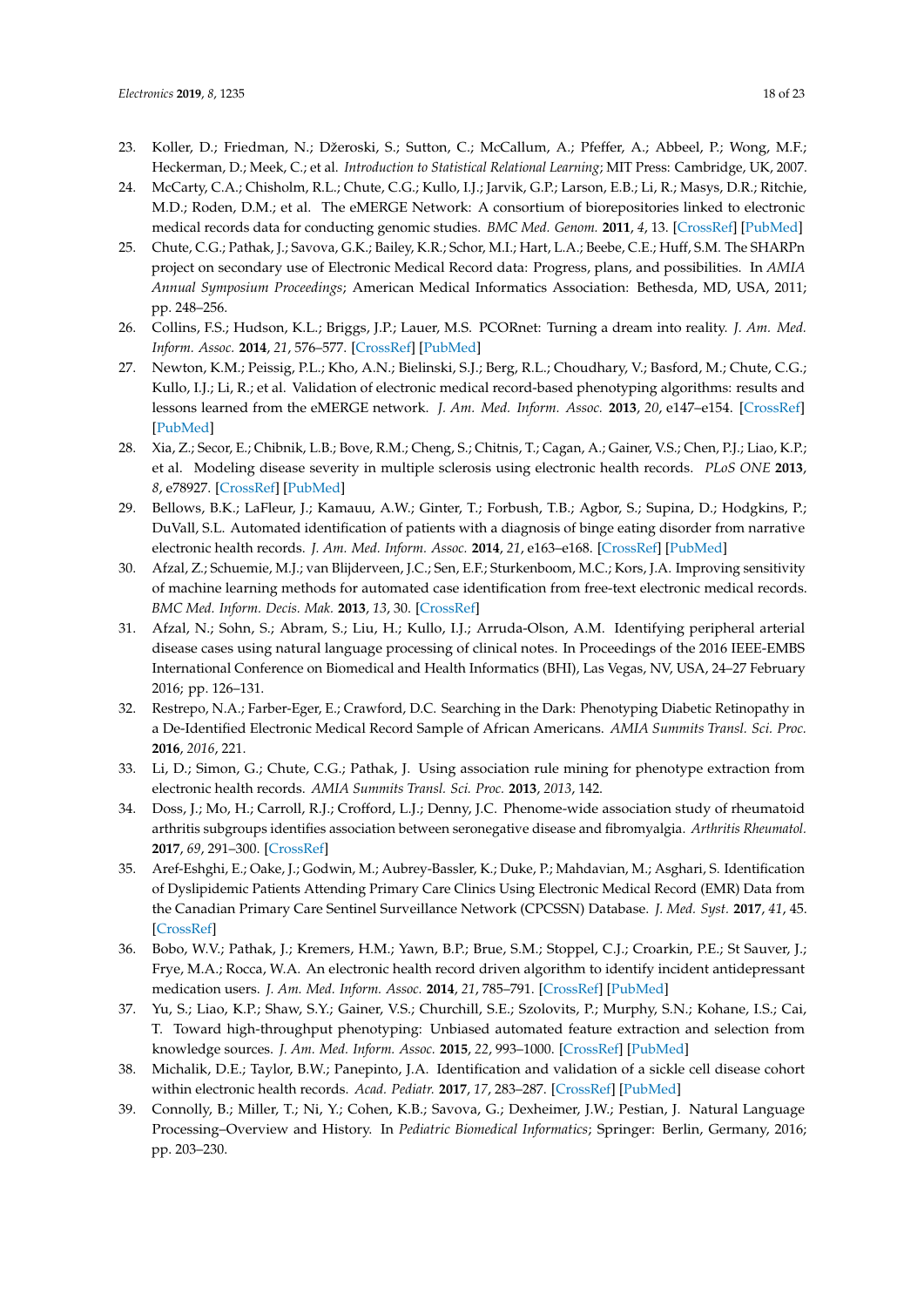- <span id="page-18-0"></span>40. Nicholson, A.; Tate, A.R.; Koeling, R.; Cassell, J.A. What does validation of cases in electronic record databases mean? The potential contribution of free text. *Arthritis Rheumatol.* **2011**, *20*, 321–324. [\[CrossRef\]](http://dx.doi.org/10.1002/pds.2086) [\[PubMed\]](http://www.ncbi.nlm.nih.gov/pubmed/21351316)
- <span id="page-18-1"></span>41. Rizzoli, P.; Loder, E.; Joshi, S. Validity of cluster headache diagnoses in an electronic health record data repository. *Headache J. Head Face Pain* **2016**, *56*, 1132–1136. [\[CrossRef\]](http://dx.doi.org/10.1111/head.12850)
- <span id="page-18-2"></span>42. Garg, R.; Dong, S.; Shah, S.; Jonnalagadda, S.R. A Bootstrap Machine Learning Approach to Identify Rare Disease Patients from Electronic Health Records. *arXiv* **2016**, arXiv:1609.01586.
- <span id="page-18-3"></span>43. Gundlapalli, A.V.; Redd, A.; Carter, M.; Divita, G.; Shen, S.; Palmer, M.; Samore, M.H. Validating a strategy for psychosocial phenotyping using a large corpus of clinical text. *J. Am. Med. Inform. Assoc.* **2013**, *20*, e355–e364. [\[CrossRef\]](http://dx.doi.org/10.1136/amiajnl-2013-001946)
- <span id="page-18-4"></span>44. Spyns, P. Natural language processing. *Methods Inf. Med.* **1996**, *35*, 285–301.
- <span id="page-18-5"></span>45. Walsh, S.H. The clinician's perspective on electronic health records and how they can affect patient care. *BMJ* **2004**, *328*, 1184–1187. [\[CrossRef\]](http://dx.doi.org/10.1136/bmj.328.7449.1184)
- <span id="page-18-6"></span>46. Earl, M.F. Information retrieval in biomedicine: Natural language processing for knowledge integration. *J. Med. Libr. Assoc. JMLA* **2010**, *98*, 190. [\[CrossRef\]](http://dx.doi.org/10.3163/1536-5050.98.2.020)
- <span id="page-18-7"></span>47. Byrd, R.J.; Steinhubl, S.R.; Sun, J.; Ebadollahi, S.; Stewart, W.F. Automatic identification of heart failure diagnostic criteria, using text analysis of clinical notes from electronic health records. *Int. J. Med. Inform.* **2014**, *83*, 983–992. [\[CrossRef\]](http://dx.doi.org/10.1016/j.ijmedinf.2012.12.005) [\[PubMed\]](http://www.ncbi.nlm.nih.gov/pubmed/23317809)
- <span id="page-18-8"></span>48. Jha, A.K. The promise of electronic records: Around the corner or down the road? *JAMA* **2011**, *306*, 880–881. [\[CrossRef\]](http://dx.doi.org/10.1001/jama.2011.1219) [\[PubMed\]](http://www.ncbi.nlm.nih.gov/pubmed/21862751)
- <span id="page-18-9"></span>49. Wright, A.; McCoy, A.B.; Henkin, S.; Kale, A.; Sittig, D.F. Use of a support vector machine for categorizing free-text notes: assessment of accuracy across two institutions. *Int. J. Med. Inform.* **2013**, *20*, 887–890. [\[CrossRef\]](http://dx.doi.org/10.1136/amiajnl-2012-001576) [\[PubMed\]](http://www.ncbi.nlm.nih.gov/pubmed/23543111)
- <span id="page-18-11"></span>50. Afzal, Z.; Engelkes, M.; Verhamme, K.; Janssens, H.M.; Sturkenboom, M.C.; Kors, J.A.; Schuemie, M.J. Automatic generation of case-detection algorithms to identify children with asthma from large electronic health record databases. *Pharmacoepidemiol. Drug Saf.* **2013**, *22*, 826–833. [\[CrossRef\]](http://dx.doi.org/10.1002/pds.3438) [\[PubMed\]](http://www.ncbi.nlm.nih.gov/pubmed/23592573)
- <span id="page-18-10"></span>51. Lin, C.; Karlson, E.W.; Canhao, H.; Miller, T.A.; Dligach, D.; Chen, P.J.; Perez, R.N.G.; Shen, Y.; Weinblatt, M.E.; Shadick, N.A.; et al. Automatic prediction of rheumatoid arthritis disease activity from the electronic medical records. *PLoS ONE* **2013**, *8*, e69932. [\[CrossRef\]](http://dx.doi.org/10.1371/journal.pone.0069932) [\[PubMed\]](http://www.ncbi.nlm.nih.gov/pubmed/23976944)
- <span id="page-18-12"></span>52. Cohen, K.B.; Glass, B.; Greiner, H.M.; Holland-Bouley, K.; Standridge, S.; Arya, R.; Faist, R.; Morita, D.; Mangano, F.; Connolly, B.; et al. Methodological Issues in Predicting Pediatric Epilepsy Surgery Candidates Through Natural Language Processing and Machine Learning. *Biomed. Inform. Insights* **2016**, *8*, 11. [\[CrossRef\]](http://dx.doi.org/10.4137/BII.S38308) [\[PubMed\]](http://www.ncbi.nlm.nih.gov/pubmed/27257386)
- <span id="page-18-13"></span>53. Kimia, A.A.; Savova, G.; Landschaft, A.; Harper, M.B. An introduction to natural language processing: How you can get more from those electronic notes you are generating. *Pediatric Emerg. Care* **2015**, *31*, 536–541. [\[CrossRef\]](http://dx.doi.org/10.1097/PEC.0000000000000484)
- <span id="page-18-14"></span>54. Nelson, R.E.; Butler, J.; LaFleur, J.; Knippenberg, K.C. Kamauu, A.W.; DuVall, S.L. Determining Multiple Sclerosis Phenotype from Electronic Medical Records. *J. Manag. Care Spec. Pharm.* **2016**, *22*, 1377–1382. [\[CrossRef\]](http://dx.doi.org/10.18553/jmcp.2016.22.12.1377)
- <span id="page-18-15"></span>55. Castro, V.M.; Minnier, J.; Murphy, S.N.; Kohane, I.; Churchill, S.E.; Gainer, V.; Cai, T.; Hoffnagle, A.G.; Dai, Y.; Block, S.; et al. Validation of electronic health record phenotyping of bipolar disorder cases and controls. *Am. J. Psychiatry* **2015**, *172*, 363–372. [\[CrossRef\]](http://dx.doi.org/10.1176/appi.ajp.2014.14030423)
- <span id="page-18-16"></span>56. Zeng, Q.T.; Goryachev, S.; Weiss, S.; Sordo, M.; Murphy, S.N.; Lazarus, R. Extracting principal diagnosis, co-morbidity and smoking status for asthma research: Evaluation of a natural language processing system. *BMC Med. Inform. Decis. Mak.* **2006**, *6*, 30. [\[CrossRef\]](http://dx.doi.org/10.1186/1472-6947-6-30)
- <span id="page-18-17"></span>57. Harkema, H.; Dowling, J.N.; Thornblade, T.; Chapman, W.W. ConText: An algorithm for determining negation, experiencer, and temporal status from clinical reports. *J. Biomed. Inform.* **2009**, *42*, 839–851. [\[CrossRef\]](http://dx.doi.org/10.1016/j.jbi.2009.05.002) [\[PubMed\]](http://www.ncbi.nlm.nih.gov/pubmed/19435614)
- <span id="page-18-18"></span>58. Ludvigsson, J.F.; Pathak, J.; Murphy, S.; Durski, M.; Kirsch, P.S.; Chute, C.G.; Ryu, E.; Murray, J.A. Use of computerized algorithm to identify individuals in need of testing for celiac disease. *J. Am. Med. Inform. Assoc.* **2013**, *20*, e306–e310. [\[CrossRef\]](http://dx.doi.org/10.1136/amiajnl-2013-001924) [\[PubMed\]](http://www.ncbi.nlm.nih.gov/pubmed/23956016)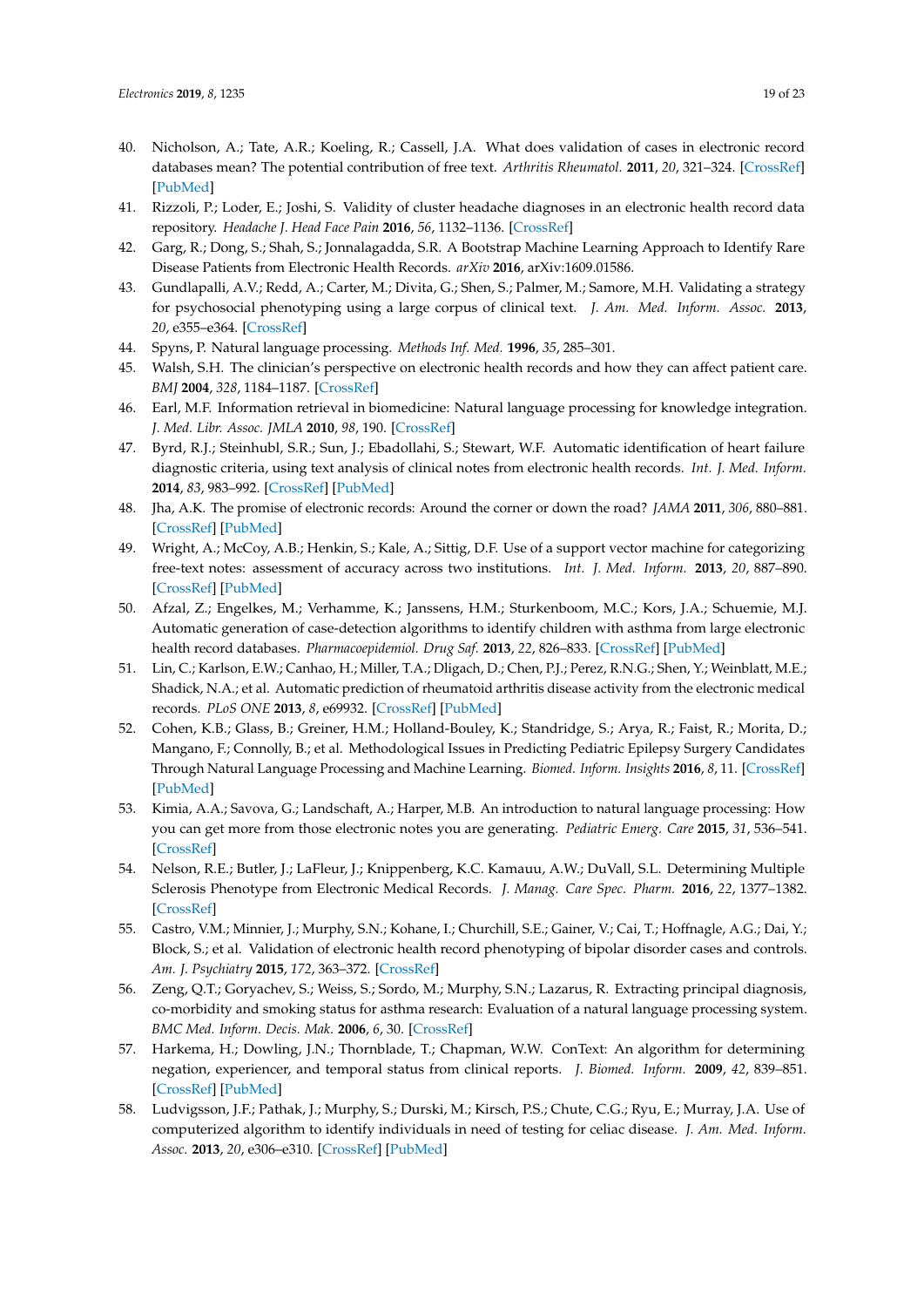- <span id="page-19-0"></span>59. Gundlapalli, A.V.; Divita, G.; Redd, A.; Carter, M.E.; Ko, D.; Rubin, M.; Samore, M.; Strymish, J.; Krein, S.; Gupta, K.; et al. Detecting the presence of an indwelling urinary catheter and urinary symptoms in hospitalized patients using natural language processing. *J. Biomed. Inform.* **2017**, *71*, S39–S45. [\[CrossRef\]](http://dx.doi.org/10.1016/j.jbi.2016.07.012) [\[PubMed\]](http://www.ncbi.nlm.nih.gov/pubmed/27404849)
- <span id="page-19-1"></span>60. Hanauer, D.A.; Gardner, M.; Sandberg, D.E. Unbiased identification of patients with disorders of sex development. *PLoS ONE* **2014**, *9*, e108702. [\[CrossRef\]](http://dx.doi.org/10.1371/journal.pone.0108702)
- <span id="page-19-2"></span>61. Chary, M.; Parikh, S.; Manini, A.F.; Boyer, E.W.; Radeos, M. A Review of Natural Language Processing in Medical Education. *Western J. Emergency Med.* **2019**, *20*, 78. [\[CrossRef\]](http://dx.doi.org/10.5811/westjem.2018.11.39725)
- <span id="page-19-3"></span>62. SNOMED, C. International Health Terminology Standards Development Organisation Web site, London, UK, 2014. Available online: <http://www.snomed.org/> (accessed on 16 September 2017).
- <span id="page-19-4"></span>63. Fact, S.U. Metathesaurus R National Library of Medicine. *Metathesaurus [en línea]*. Available online: [http://www.nlm.nih.gov/pubs/factsheets/umlsmeta.html](http://www. nlm. nih. gov/pubs/factsheets/umlsmeta. html) (accessed on 8 May 2012).
- <span id="page-19-5"></span>64. Savova, G.K.; Masanz, J.J.; Ogren, P.V.; Zheng, J.; Sohn, S.; Kipper-Schuler, K.C.; Chute, C.G. Mayo clinical Text Analysis and Knowledge Extraction System (cTAKES): Architecture, component evaluation and applications. *J. Am. Med. Inform. Assoc.* **2010**, *17*, 507–513. [\[CrossRef\]](http://dx.doi.org/10.1136/jamia.2009.001560)
- <span id="page-19-6"></span>65. Aronson, A.R. Effective mapping of biomedical text to the UMLS Metathesaurus: The MetaMap program. *J. Am. Med. Inform. Assoc*. **2001**, *2001*, 17–21.
- <span id="page-19-7"></span>66. Hristovski, D.; Friedman, C.; Rindflesch, T.C.; Peterlin, B. Exploiting semantic relations for literature-based discovery. AMIA annual symposium proceedings. *J. Am. Med. Inform. Assoc*. **2006**, *2006*, 349.
- <span id="page-19-8"></span>67. Denny, J.C.; Smithers, J.D.; Miller, R.A.; Spickard, A. "Understanding" medical school curriculum content using KnowledgeMap. *J. Am. Med. Inform. Assoc.* **2003**, *10*, 351–362. [\[CrossRef\]](http://dx.doi.org/10.1197/jamia.M1176)
- <span id="page-19-9"></span>68. Lin, C.; Karlson, E.W.; Dligach, D.; Ramirez, M.P.; Miller, T.A.; Mo, H.; Braggs, N.S.; Cagan, A.; Gainer, V.; Denny, J.C.; et al. Automatic identification of methotrexate-induced liver toxicity in patients with rheumatoid arthritis from the electronic medical record. *J. Am. Med. Inform. Assoc.* **2014**, *22*, e151–e161. [\[CrossRef\]](http://dx.doi.org/10.1136/amiajnl-2014-002642)
- <span id="page-19-10"></span>69. Lingren, T.; Chen, P.; Bochenek, J.; Doshi-Velez, F.; Manning-Courtney, P.; Bickel, J.; Welchons, L.W.; Reinhold, J.; Bing, N.; Ni, Y.; et al. Electronic Health Record Based Algorithm to Identify Patients with Autism Spectrum Disorder. *PLoS ONE* **2016**, *11*, e0159621. [\[CrossRef\]](http://dx.doi.org/10.1371/journal.pone.0159621) [\[PubMed\]](http://www.ncbi.nlm.nih.gov/pubmed/27472449)
- <span id="page-19-11"></span>70. Teixeira, P.L.; Wei, W.Q.; Cronin, R.M.; Mo, H.; VanHouten, J.P.; Carroll, R.J.; LaRose, E.; Bastarache, L.A.; Rosenbloom, S.T.; Edwards, T.L.; et al. Evaluating electronic health record data sources and algorithmic approaches to identify hypertensive individuals. *J. Am. Med. Inform. Assoc.* **2016**, *24*, 162–171. [\[CrossRef\]](http://dx.doi.org/10.1093/jamia/ocw071) [\[PubMed\]](http://www.ncbi.nlm.nih.gov/pubmed/27497800)
- <span id="page-19-12"></span>71. Ananthakrishnan, A.N.; Cagan, A.; Cai, T.; Gainer, V.S.; Shaw, S.Y.; Savova, G.; Churchill, S.; Karlson, E.W.; Murphy, S.N.; Liao, K.P.; et al. Identification of nonresponse to treatment using narrative data in an electronic health record inflammatory bowel disease cohort. *Inflammatory Bowel Dis.* **2016**, *22*, 151–158. [\[CrossRef\]](http://dx.doi.org/10.1097/MIB.0000000000000580) [\[PubMed\]](http://www.ncbi.nlm.nih.gov/pubmed/26332313)
- <span id="page-19-13"></span>72. Ye, Y.; Tsui, F.; Wagner, M.; Espino, J.U.; Li, Q. Influenza detection from emergency department reports using natural language processing and Bayesian network classifiers. *J. Am. Med. Inform. Assoc.* **2014**, *21*, 815–823. [\[CrossRef\]](http://dx.doi.org/10.1136/amiajnl-2013-001934)
- <span id="page-19-14"></span>73. Luo, Y.; Sohani, A.R.; Hochberg, E.P.; Szolovits, P. Automatic lymphoma classification with sentence subgraph mining from pathology reports. *J. Am. Med. Inform. Assoc.* **2014**, *21*, 824–832. [\[CrossRef\]](http://dx.doi.org/10.1136/amiajnl-2013-002443)
- <span id="page-19-15"></span>74. Hinz, E.R.M.; Bastarache, L.; Denny, J.C. A natural language processing algorithm to define a venous thromboembolism phenotype. *J. Am. Med. Inform. Assoc.*, **2013**, *2013*, 975.
- <span id="page-19-16"></span>75. Yadav, K.; Sarioglu, E.; Smith, M.; Choi, H.A. Automated outcome classification of emergency department computed tomography imaging reports. *Acad. Emerg. Med.* **2013**, *20*, 848–854. [\[CrossRef\]](http://dx.doi.org/10.1111/acem.12174)
- <span id="page-19-17"></span>76. Liao, K.P.; Cai, T.; Savova, G.K.; Murphy, S.N.; Karlson, E.W.; Ananthakrishnan, A.N.; Gainer, V.S.; Shaw, S.Y.; Xia, Z.; Szolovits, P.; et al. Development of phenotype algorithms using electronic medical records and incorporating natural language processing. *BMJ* **2015**, *350*, h1885. [\[CrossRef\]](http://dx.doi.org/10.1136/bmj.h1885)
- <span id="page-19-18"></span>77. Pineda, A.L.; Ye, Y.; Visweswaran, S.; Cooper, G.F.; Wagner, M.M.; Tsui, F.R. Comparison of machine learning classifiers for influenza detection from emergency department free-text reports. *J Biomed. Inf.* **2015**, *58*, 60–69. [\[CrossRef\]](http://dx.doi.org/10.1016/j.jbi.2015.08.019)
- <span id="page-19-19"></span>78. Chapman, W.W.; Bridewell, W.; Hanbury, P.; Cooper, G.F.; Buchanan, B.G. A simple algorithm for identifying negated findings and diseases in discharge summaries. *J. Biomed. Inf.* **2001**, *34*, 301–310. [\[CrossRef\]](http://dx.doi.org/10.1006/jbin.2001.1029)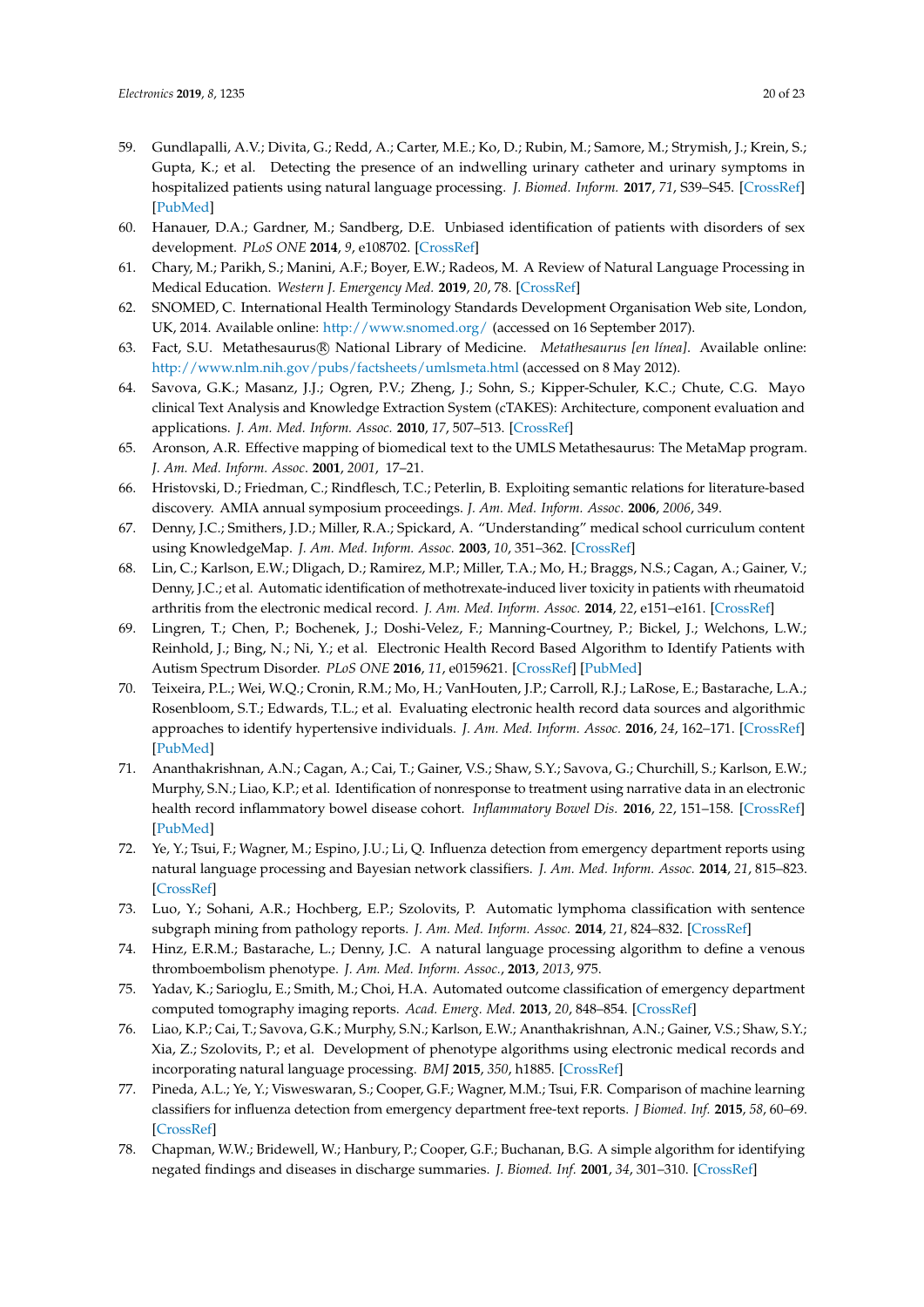- <span id="page-20-0"></span>79. Chu, D. Clinical Feature Extraction from Emergency Department Reports for Biosurveillance. Master's Thesis, University of Pittsburgh, Pittsburgh, PA, USA, 2007.
- <span id="page-20-1"></span>80. Yu, S.; Cai, T. A short introduction to NILE. *arXiv* **2013**, arXiv:1311.6063.
- <span id="page-20-2"></span>81. Wagholikar, K.; Torii, M.; Jonnalagadda, S.; Liu, H. Feasibility of pooling annotated corpora for clinical concept extraction. *AMIA Summits Transl. Sci. Proc.* **2012**, *2012*, 38. [\[PubMed\]](http://www.ncbi.nlm.nih.gov/pubmed/22779047)
- <span id="page-20-3"></span>82. Xu, H.; Stenner, S.P.; Doan, S.; Johnson, K.B.; Waitman, L.R.; Denny, J.C. MedEx: A medication information extraction system for clinical narratives. *J. Am. Med. Inform. Assoc.* **2010**, *17*, 19–24. [\[CrossRef\]](http://dx.doi.org/10.1197/jamia.M3378) [\[PubMed\]](http://www.ncbi.nlm.nih.gov/pubmed/20064797)
- <span id="page-20-4"></span>83. de Quirós, F.G.B.; Otero, C.; Luna, D. Terminology Services: Standard Terminologies to Control Health Vocabulary. *Yearbook Med. Inf.* **2018**, *27*, 227–233.
- <span id="page-20-5"></span>84. Ma, S.; Huang, J. Penalized feature selection and classification in bioinformatics. *Brief. Bioinform.* **2008**, *9*, 392–403. [\[CrossRef\]](http://dx.doi.org/10.1093/bib/bbn027) [\[PubMed\]](http://www.ncbi.nlm.nih.gov/pubmed/18562478)
- 85. Zhao, Z.; Morstatter, F.; Sharma, S.; Alelyani, S.; Anand, A.; Liu, H. Advancing feature selection research. *ASU Feature Sel. Repos.* **2010**, 1–28.
- 86. Garla, V.N.; Brandt, C. Ontology-guided feature engineering for clinical text classification. *J. Biomed. Inf.* **2012**, *45*, 992–998. [\[CrossRef\]](http://dx.doi.org/10.1016/j.jbi.2012.04.010)
- 87. Bejan, C.A.; Xia, F.; Vanderwende, L.; Wurfel, M.M.; Yetisgen-Yildiz, M. Pneumonia identification using statistical feature selection. *J. Am. Med. Inform. Assoc.* **2012**, *19*, 817–823. [\[CrossRef\]](http://dx.doi.org/10.1136/amiajnl-2011-000752)
- <span id="page-20-6"></span>88. Alzubi, R.; Ramzan, N.; Alzoubi, H.; Amira, A. A hybrid feature selection method for complex diseases SNPs. *IEEE Access* **2017**, *6*, 1292–1301. [\[CrossRef\]](http://dx.doi.org/10.1109/ACCESS.2017.2778268)
- <span id="page-20-7"></span>89. Greenwood, P.E.; Nikulin, M.S. *A Guide to Chi-Squared Testing*; John Wiley & Sons: Hoboken, NJ, USA, 1996.
- <span id="page-20-8"></span>90. Zhong, V.W.; Obeid, J.S.; Craig, J.B.; Pfaff, E.R.; Thomas, J.; Jaacks, L.M.; Beavers, D.P.; Carey, T.S.; Lawrence, J.M.; Dabelea, D.; et al. An efficient approach for surveillance of childhood diabetes by type derived from electronic health record data: The SEARCH for Diabetes in Youth Study. *J. Am. Med. Inform. Assoc.* **2016**, *23*, 1060–1067. [\[CrossRef\]](http://dx.doi.org/10.1093/jamia/ocv207)
- <span id="page-20-17"></span>91. Fan, J.; Arruda-Olson, A.M.; Leibson, C.L.; Smith, C.; Liu, G.; Bailey, K.R.; Kullo, I.J. Billing code algorithms to identify cases of peripheral artery disease from administrative data. *J. Am. Med. Inform. Assoc.* **2013**, *20*, e349–e354. [\[CrossRef\]](http://dx.doi.org/10.1136/amiajnl-2013-001827) [\[PubMed\]](http://www.ncbi.nlm.nih.gov/pubmed/24166724)
- <span id="page-20-14"></span>92. Oake, J.; Aref-Eshghi, E.; Godwin, M.; Collins, K.; Aubrey-Bassler, K.; Duke, P.; Mahdavian, M.; Asghari, S. Using electronic medical record to identify patients with dyslipidemia in primary care settings: International classification of disease code matters from one region to a national database. *Biomed. Inform. Insights* **2017**, *9*. [\[CrossRef\]](http://dx.doi.org/10.1177/1178222616685880)
- <span id="page-20-13"></span>93. Kagawa, R.; Kawazoe, Y.; Ida, Y.; Shinohara, E.; Tanaka, K.; Imai, T.; Ohe, K. Development of Type 2 Diabetes Mellitus Phenotyping Framework Using Expert Knowledge and Machine Learning Approach. *J. Diabetes Sci. Technol.* **2017**, *11*, 791–799. [\[CrossRef\]](http://dx.doi.org/10.1177/1932296816681584) [\[PubMed\]](http://www.ncbi.nlm.nih.gov/pubmed/27932531)
- <span id="page-20-15"></span>94. Wing, K.; Bhaskaran, K.; Smeeth, L.; van Staa, T.P.; Klungel, O.H.; Reynolds, R.F.; Douglas, I. Optimising case detection within UK electronic health records: Use of multiple linked databases for detecting liver injury. *BMJ Open* **2016**, *6*, e012102. [\[CrossRef\]](http://dx.doi.org/10.1136/bmjopen-2016-012102) [\[PubMed\]](http://www.ncbi.nlm.nih.gov/pubmed/27591023)
- <span id="page-20-16"></span>95. Zhou, S.M.; Fernandez-Gutierrez, F.; Kennedy, J.; Cooksey, R.; Atkinson, M.; Denaxas, S.; Siebert, S.; Dixon, W.G.; O'Neill, T.W.; Choy, E.; et al. Defining disease phenotypes in primary care electronic health records by a machine learning approach: A case study in identifying rheumatoid arthritis. *PLoS ONE* **2016**, *11*, e0154515. [\[CrossRef\]](http://dx.doi.org/10.1371/journal.pone.0154515) [\[PubMed\]](http://www.ncbi.nlm.nih.gov/pubmed/27135409)
- <span id="page-20-9"></span>96. Anderson, A.E.; Kerr, W.T.; Thames, A.; Li, T.; Xiao, J.; Cohen, M.S. Electronic health record phenotyping improves detection and screening of type 2 diabetes in the general United States population: A cross-sectional, unselected, retrospective study. *J. Biomed. Inform.* **2016**, *60*, 162–168. [\[CrossRef\]](http://dx.doi.org/10.1016/j.jbi.2015.12.006) [\[PubMed\]](http://www.ncbi.nlm.nih.gov/pubmed/26707455)
- <span id="page-20-10"></span>97. Wu, S.T.; Sohn, S.; Ravikumar, K.; Wagholikar, K.; Jonnalagadda, S.R.; Liu, H.; Juhn, Y.J. Automated chart review for asthma cohort identification using natural language processing: An exploratory study. *Ann. Allergy Asthma Immunol.* **2013**, *111*, 364–369. [\[CrossRef\]](http://dx.doi.org/10.1016/j.anai.2013.07.022) [\[PubMed\]](http://www.ncbi.nlm.nih.gov/pubmed/24125142)
- <span id="page-20-11"></span>98. Mowery, D.L.; Chapman, B.E.; Conway, M.; South, B.R.; Madden, E.; Keyhani, S.; Chapman, W.W. Extracting a stroke phenotype risk factor from Veteran Health Administration clinical reports: An information content analysis. *J. Biomed. Semant.* **2016**, *7*, 26. [\[CrossRef\]](http://dx.doi.org/10.1186/s13326-016-0065-1)
- <span id="page-20-12"></span>99. DeLisle, S.; Kim, B.; Deepak, J.; Siddiqui, T.; Gundlapalli, A.; Samore, M.; D'Avolio, L. Using the electronic medical record to identify community-acquired pneumonia: Toward a replicable automated strategy. *PLoS ONE* **2013**, *8*, e70944. [\[CrossRef\]](http://dx.doi.org/10.1371/journal.pone.0070944)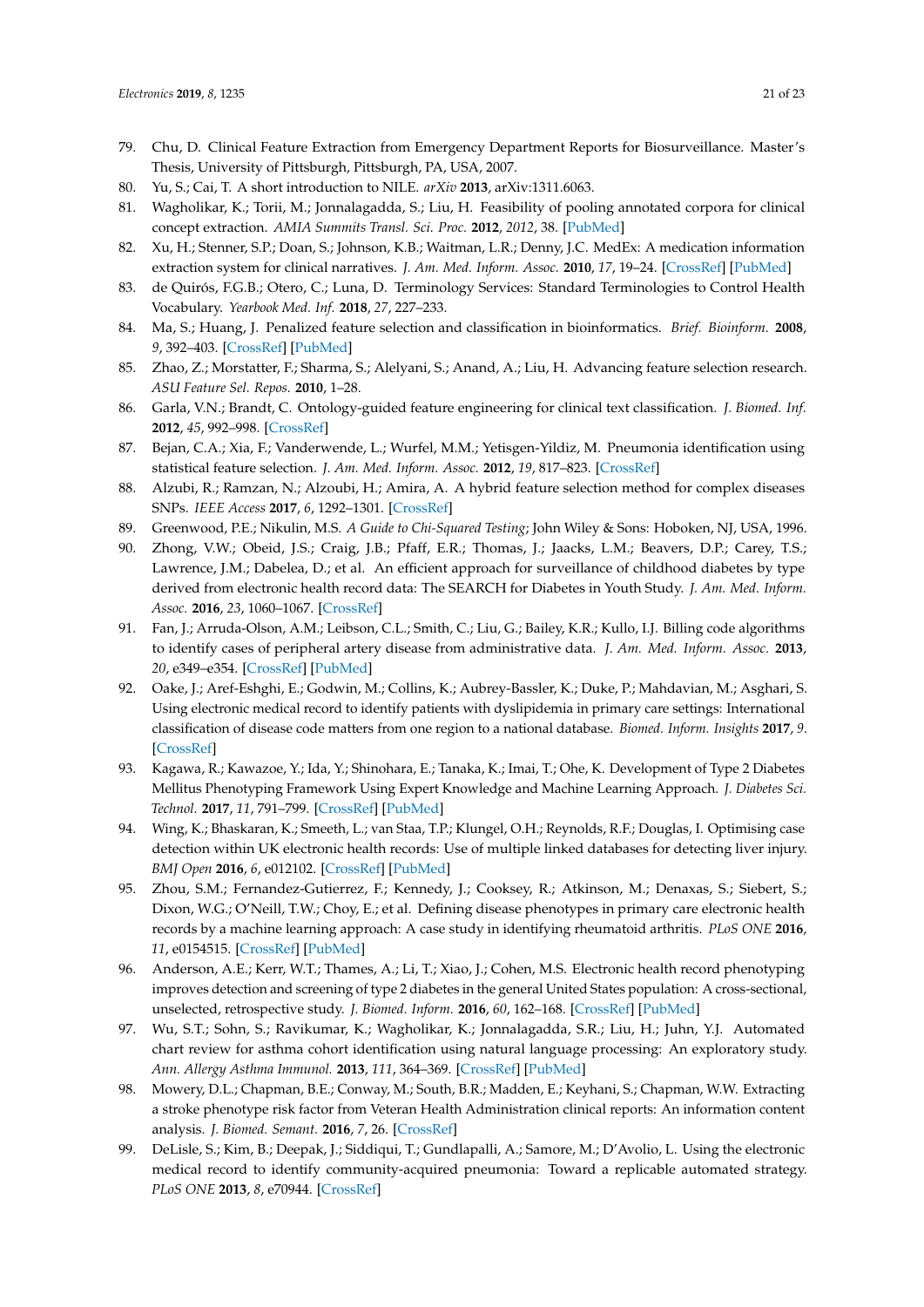- <span id="page-21-0"></span>100. Valkhoff, V.E.; Coloma, P.M.; Masclee, G.M.; Gini, R.; Innocenti, F.; Lapi, F.; Molokhia, M.; Mosseveld, M.; Nielsson, M.S.; Schuemie, M.; et al. Validation study in four health-care databases: Upper gastrointestinal bleeding misclassification affects precision but not magnitude of drug-related upper gastrointestinal bleeding risk. *J. Clin. Epidemiol.* **2014**, *67*, 921–931. [\[CrossRef\]](http://dx.doi.org/10.1016/j.jclinepi.2014.02.020)
- <span id="page-21-1"></span>101. Liu, H.; Bielinski, S.J.; Sohn, S.; Murphy, S.; Wagholikar, K.B.; Jonnalagadda, S.R.; Ravikumar, K.; Wu, S.T.; Kullo, I.J.; Chute, C.G. An information extraction framework for cohort identification using electronic health records. *AMIA Summits Trans. Sci. Proc.* **2013**, *2013*, 149.
- <span id="page-21-2"></span>102. Mo, H.; Thompson, W.K.; Rasmussen, L.V.; Pacheco, J.A.; Jiang, G.; Kiefer, R.; Zhu, Q.; Xu, J.; Montague, E.; Carrell, D.S.; et al. Desiderata for computable representations of electronic health records-driven phenotype algorithms. *J. Am. Med. Inform. Assoc.* **2015**, *22*, 1220–1230. [\[CrossRef\]](http://dx.doi.org/10.1093/jamia/ocv112) [\[PubMed\]](http://www.ncbi.nlm.nih.gov/pubmed/26342218)
- <span id="page-21-3"></span>103. Xi, N.; Wallace, R.; Agarwal, G.; Chan, D.; Gershon, A.; Gupta, S. Identifying patients with asthma in primary care electronic medical record systems. *Can. Fam. Physician* **2015**, *61*, e474–e483.
- <span id="page-21-4"></span>104. Roch, A.M.; Mehrabi, S.; Krishnan, A.; Schmidt, H.E.; Kesterson, J.; Beesley, C.; Dexter, P.R.; Palakal, M.; Schmidt, C.M. Automated pancreatic cyst screening using natural language processing: A new tool in the early detection of pancreatic cancer. *HPB* **2015**, *17*, 447–453. [\[CrossRef\]](http://dx.doi.org/10.1111/hpb.12375) [\[PubMed\]](http://www.ncbi.nlm.nih.gov/pubmed/25537257)
- <span id="page-21-5"></span>105. Thomas, A.A.; Zheng, C.; Jung, H.; Chang, A.; Kim, B.; Gelfond, J.; Slezak, J.; Porter, K.; Jacobsen, S.J.; Chien, G.W. Extracting data from electronic medical records: Validation of a natural language processing program to assess prostate biopsy results. *World J. Urol.* **2014**, *32*, 99–103. [\[CrossRef\]](http://dx.doi.org/10.1007/s00345-013-1040-4)
- <span id="page-21-6"></span>106. Jackson, K.L.; Mbagwu, M.; Pacheco, J.A.; Baldridge, A.S.; Viox, D.J.; Linneman, J.G.; Shukla, S.K.; Peissig, P.L.; Borthwick, K.M.; Carrell, D.A.; et al. Performance of an electronic health record-based phenotype algorithm to identify community associated methicillin-resistant Staphylococcus aureus cases and controls for genetic association studies. *BMC Infect. Dis.* **2016**, *16*, 684. [\[CrossRef\]](http://dx.doi.org/10.1186/s12879-016-2020-2)
- <span id="page-21-7"></span>107. Safarova, M.S.; Liu, H.; Kullo, I.J. Rapid identification of familial hypercholesterolemia from electronic health records: The SEARCH study. *J. Clin. Lipidol.* **2016**, *10*, 1230–1239. [\[CrossRef\]](http://dx.doi.org/10.1016/j.jacl.2016.08.001)
- <span id="page-21-8"></span>108. Chartrand, S.; Swigris, J.J.; Stanchev, L.; Lee, J.S.; Brown, K.K.; Fischer, A. Clinical features and natural history of interstitial pneumonia with autoimmune features: A single center experience. *Respir. Med.* **2016**, *119*, 150–154. [\[CrossRef\]](http://dx.doi.org/10.1016/j.rmed.2016.09.002)
- <span id="page-21-9"></span>109. Alpaydin, E. *Introduction to Machine Learning*; MIT Press: Cambridge, UK, 2014.
- <span id="page-21-10"></span>110. Henriksson, A. Semantic Spaces of Clinical Text: Leveraging Distributional Semantics for Natural Language Processing of Electronic Health Records. Ph.D. Thesis, Department of Computer and Systems Sciences, Stockholm University, Stockholm, Sweden, 2013.
- <span id="page-21-11"></span>111. Alzoubi, H.; Ramzan, N.; Alzubi, R.; Mesbahi, E. An Automated System for Identifying Alcohol Use Status from Clinical Text. In Proceedings of the 2018 IEEE International Conference on Computing, Southend, UK, 16–17 Auguest 2018; pp. 41–46.
- <span id="page-21-12"></span>112. Huda, S.; Abawajy, J.; Alazab, M.; Abdollalihian, M.; Islam, R.; Yearwood, J. Hybrids of support vector machine wrapper and filter based framework for malware detection. *Future Gener. Comp. Sys.* **2016**, *55*, 376–390. [\[CrossRef\]](http://dx.doi.org/10.1016/j.future.2014.06.001)
- <span id="page-21-13"></span>113. Lasko, T.A.; Denny, J.C.; Levy, M.A. Computational phenotype discovery using unsupervised feature learning over noisy, sparse, and irregular clinical data. *PLoS ONE* **2013**, *8*, e66341. [\[CrossRef\]](http://dx.doi.org/10.1371/annotation/0c88e0d5-dade-4376-8ee1-49ed4ff238e2)
- <span id="page-21-14"></span>114. Lipton, Z.C.; Kale, D.C.; Elkan, C.; Wetzel, R. Learning to diagnose with LSTM recurrent neural networks. *arXiv* **2015**, arXiv:1511.03677.
- <span id="page-21-15"></span>115. Gehrmann, S.; Dernoncourt, F.; Li, Y.; Carlson, E.T.; Wu, J.T.; Welt, J.; Foote, J.J.; Moseley, E.T.; Grant, D.W.; Tyler, P.D.; et al. Comparing Rule-Based and Deep Learning Models for Patient Phenotyping. *arXiv* **2017**, arXiv:1703.08705.
- <span id="page-21-16"></span>116. Kale, D.C.; Che, Z.; Bahadori, M.T.; Li, W.; Liu, Y.; Wetzel, R. Causal phenotype discovery via deep networks. AMIA Annual Symposium Proceedings. *J. Am. Med. Inform. Assoc.* **2015**, *2015*, 677.
- <span id="page-21-17"></span>117. Zheng, C.; Rashid, N.; Wu, Y.L.; Koblick, R.; Lin, A.T.; Levy, G.D.; Cheetham, T.C. Using natural language processing and machine learning to identify gout flares from electronic clinical notes. *Arthritis Care Res.* **2014**, *66*, 1740–1748. [\[CrossRef\]](http://dx.doi.org/10.1002/acr.22324)
- <span id="page-21-18"></span>118. Ho, J.C.; Ghosh, J.; Sun, J. Extracting phenotypes from patient claim records using nonnegative tensor factorization. International Conference on Brain Informatics and Health. *J. Biomed. Inform*. **2014**, *52*, 199–211. [\[CrossRef\]](http://dx.doi.org/10.1016/j.jbi.2014.07.001)